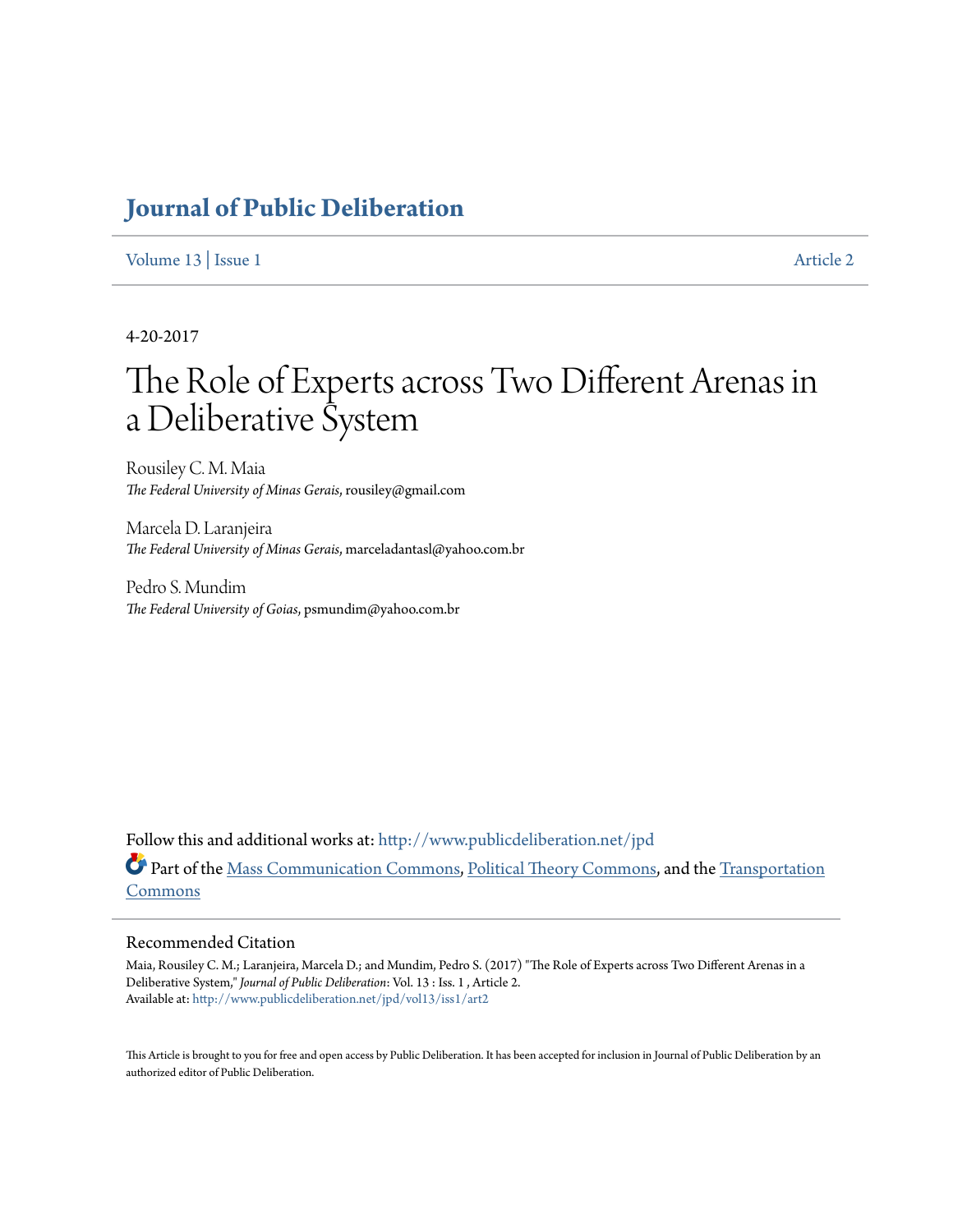## The Role of Experts across Two Different Arenas in a Deliberative System

## **Abstract**

The notion of a "deliberative system" has become central to debates on deliberation. The plea to regard deliberative processes from a system-wide perspective is genuinely innovative and attractive, but little has been done to understand how deliberation in one arena or a separate institution relates to other arenas. This study investigates the role that experts play in public communication in two arenas that have distinct systemic functions. It compares how experts express and justify their opinions on a controversial public policy in legislative public hearings and when they are quoted in the news media. Our findings, based on an empirical case study, revealed that experts played a similar role in different contexts in micro- and macro arenas; and most debate participants appealed to technical knowledge to compel a particular decision. Our analysis concludes by reflecting upon the interconnectivities of the aforementioned arenas; and the systemic approach implications on empirical research.

## **Author Biography**

**Rousiley C. M. Maia** is a Professor of Political Communication and Media Studies in the Federal University of Minas Gerais, Brazil. She has a Ph.D. in Political Science (Nottingham University, UK) and is coordinator of the Research Group on Media and the Public Sphere - EME/UFMG. She is the author of *Deliberation across Deeply Divided Societies* (with J. Steiner, M. C. Jaramillo, and S. Mameli, Cambridge University Press, 2017), *Recognition and the Media* (2014, Palgrave McMillan), *Deliberation, the Media and Political Talk* (2012, Hampton Press). Some of her recent publications have appeared in *European Political Science Review, Political Studies, Journal of Computer-mediated Communication*, *Journal of Communication, Representation, Journal of Political Power, Journal of Public Deliberation,* and in several Brazilian Journals.

**Marcela Dantas**is an associate researcher in the Research Group on Media and the Public Sphere (EME/UFMG) and has a master degree from the Federal University of Minas Gerais, Brazil.

**Pedro S. Mundim** is Assistant Professor of Political Science at The Federal University of Goiás (UFG). He received his PhD in Political Science from Rio de Janeiro Graduate Research Institute in 2010. Between 2014 and 2015 was Special Advisor to the Cabinet and Director of the Advisory Office for Public Opinion at The Secretariat for Social Communication, Presidency of the Republic, Brazil. In 2009, was Visiting Researcher at Roger Thayer Stone Center for Latin American Studies at Tulane University (USA).

### **Keywords**

deliberative system; experts; transit policies, public hearing, mass media

### **Acknowledgements**

We are grateful to the Brazilian funding agencies CNPq, Fapemig and Capes. We thank Jürg Steiner and the participants of the Research Group on Media and Public Sphere - EME/UFMG, as well as the two anonymous Reviewers for their insightful suggestions.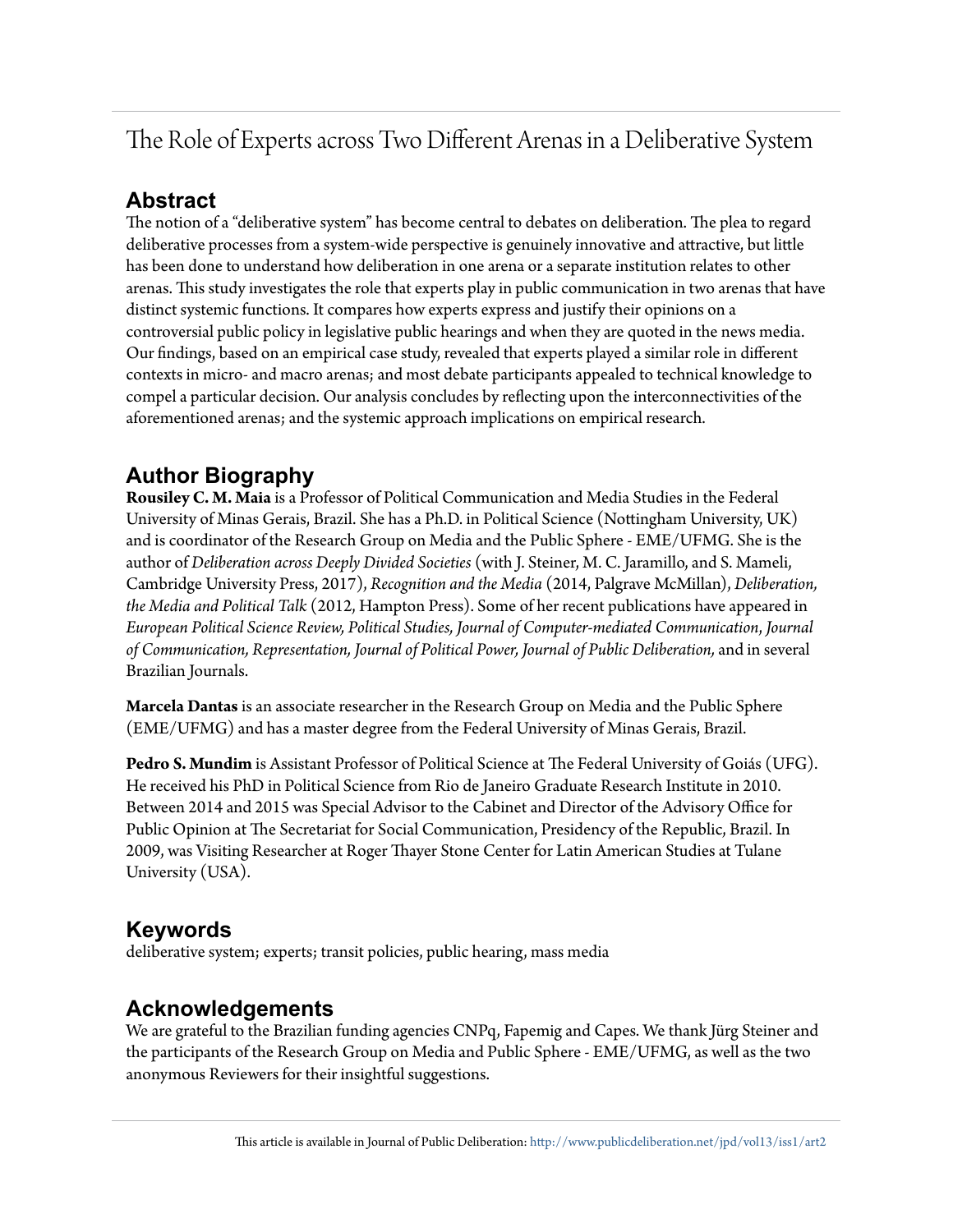This article is available in Journal of Public Deliberation: [http://www.publicdeliberation.net/jpd/vol13/iss1/art2](http://www.publicdeliberation.net/jpd/vol13/iss1/art2?utm_source=www.publicdeliberation.net%2Fjpd%2Fvol13%2Fiss1%2Fart2&utm_medium=PDF&utm_campaign=PDFCoverPages)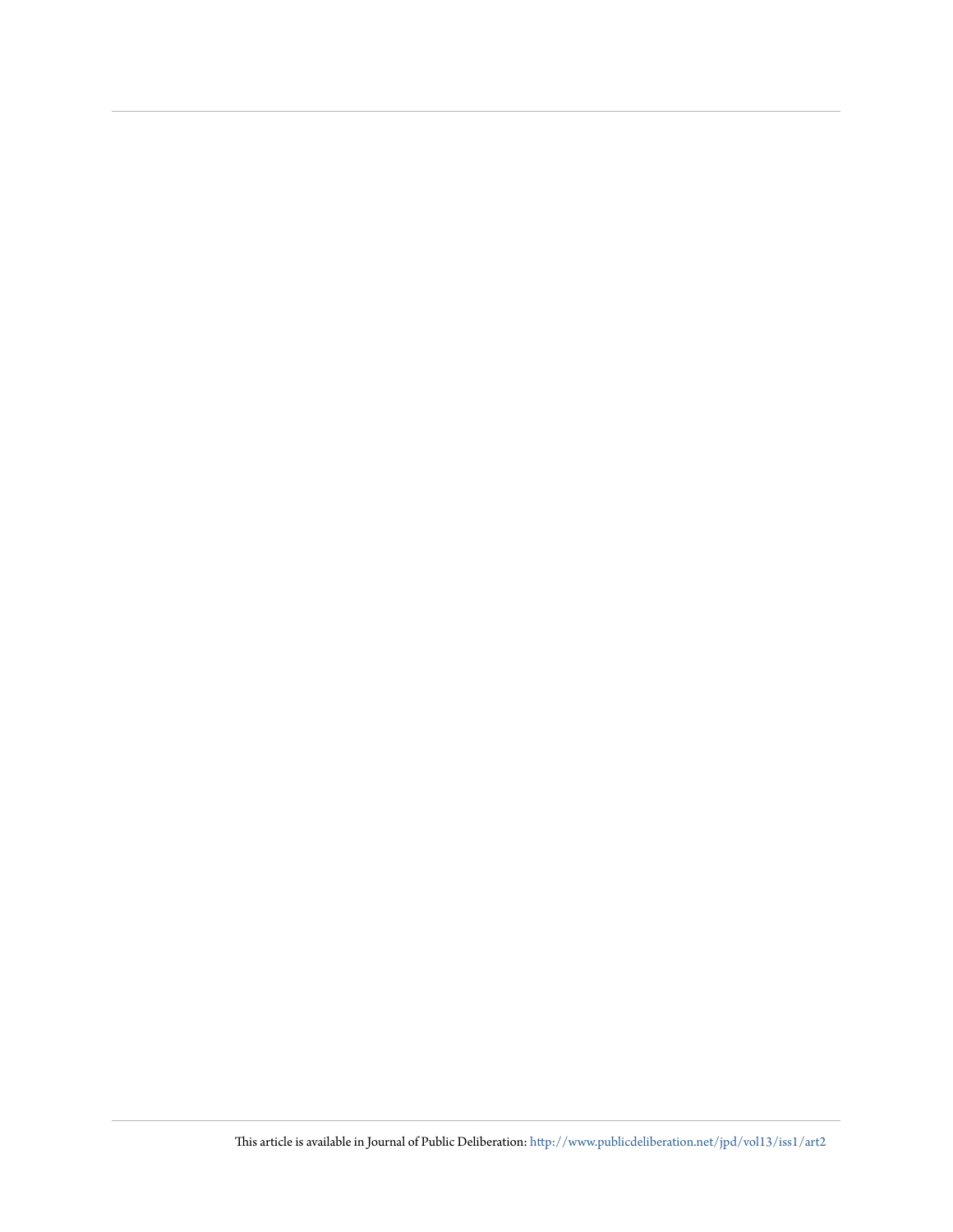#### **Introduction**

Recently, several deliberative scholars have called for a systemic approach to deliberation in order to expand the scale of analysis beyond individual sites or institutions and tap into the complexity of interrelations among parts in the political system (Bächtiger & Wegmann, 2014; Dryzek & Hendriks, 2012; Goodin, 2005; Maia, 2012; Mansbridge et al., 2012; Neblo, 2015; Parkinson, 2006, 2012; Steiner, 2014; Thompson, 2008). While empirical scholars have been developing ever more sophisticated analyses on deliberation and have brought careful empirical evidence to warrant their claims, most studies are conducted in one single arena or in a separate institution. Thus, interconnections among arenas remain poorly understood, and current research designs fail to take note (particularly through systematic measurement) of how findings in one environment relate to other arenas in regards to the larger purposes of democracy. Whereas the systemic approach to deliberation seems genuinely innovative and attractive, empirical research in this field is underdeveloped.

In this article, we attempt to add a layer to this field. While previous studies have compared debate across different assemblies or parliamentary settings (Stasavage, 2007; Steiner, Bächtiger, Spörndli, & Steenbergen, 2004), we are interested in investigating the role played by a particular actor – the experts – regarding a specific debate in two distinct discursive arenas: legislative public hearings and the media. Although the literature has asserted that this actor can play different roles within democracy (Brown, 2014; Christiano, 2009, 2012; Pielke, 2007), we still have a vague notion of how experts' opinions in face-to-face discussions in forums can be compared to the mediated comments in the media. We assume part of the systemic function of public hearings is to inform expectations about policy-making choices in face to face meetings. Media-based communication is important to draw public attention to issues of public concern and helping citizens to understand public processes and policies. Processes of mediation by media professionals, considering both technological apparatus and institutional organization, operate with their own logic, needs and standards of newsworthiness (Esser & Strömbäck, 2014; Ferree, Gamson, Gerhards, & Rucht, 2002; Gastil, 2008; Schudson, 2003). By paying attention to the news media within the deliberative system, we follow Dryzek and Hendriks' (2012, Kindle Locations 897-912) suggestion that "it might be a good idea to work on the parts of the political system that are the least deliberative, where policy debates are highly exclusive, and where the rationale for decisions cannot easily be scrutinized." Then, we ask how experts express and justify their opinions on public policy in a deliberatively designed forum as well as when they are quoted in the news media. We inquire into the kinds of reasons presented and whether it is possible to find experts' engagement with conflicting views in these settings.

1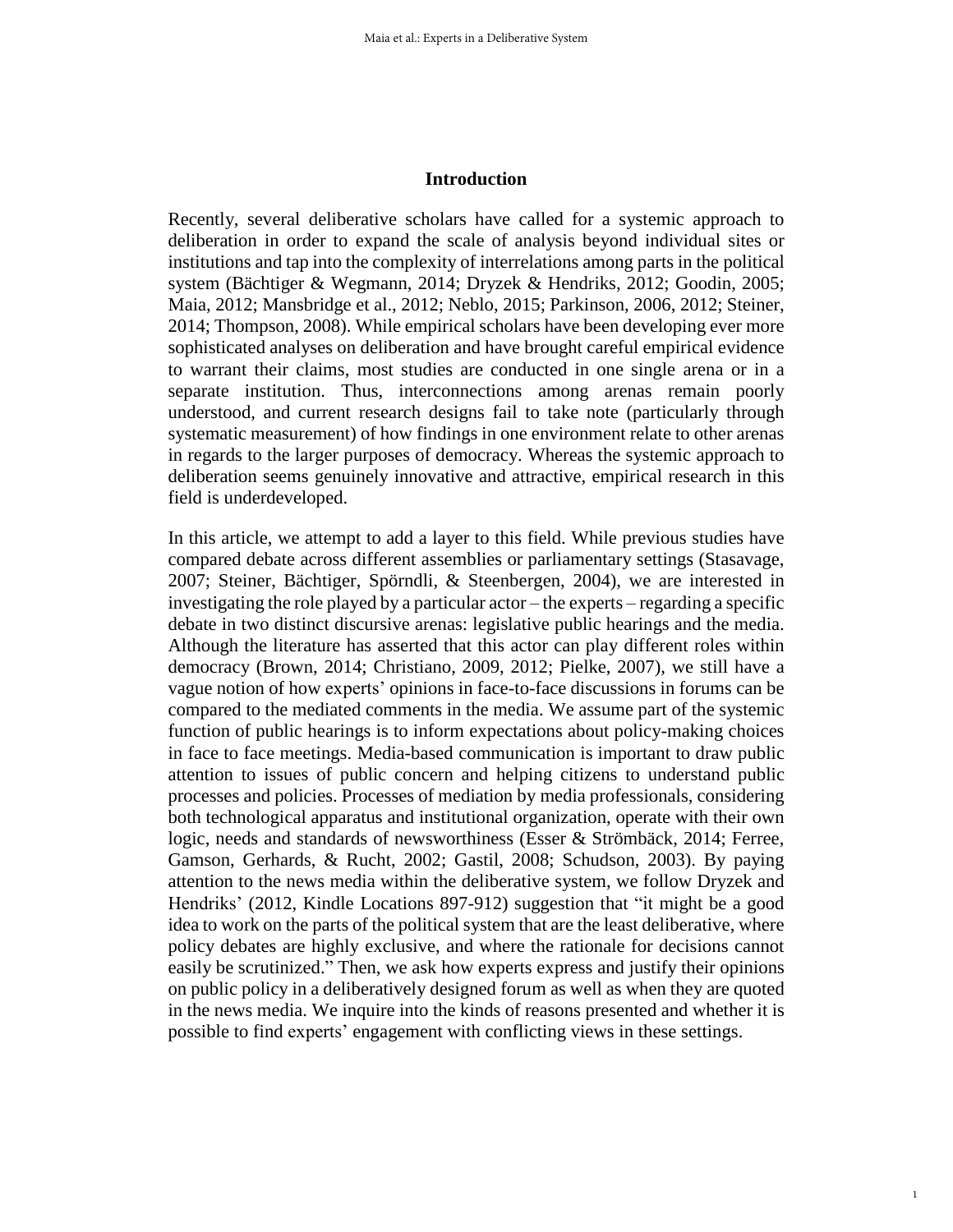Through a case study, we investigate the debate around a contentious issue – a bill of law proposing the relocation of a bus station from downtown to a more remote district in Belo Horizonte, Brazil. We look at how this controversy played out over two years (2007 and 2008) in: a) public hearings (ALMG) organized by the local government; and b) three major local daily newspapers. Our empirical procedures follow the guidelines of the Discursive Quality Index (DQI), as developed by Steiner, Bächtiger, Spörndli and Steenbergen (2004) and Steiner (2012). Findings reveal that experts, despite facing different conditions, played a fairly similar role in the legislative hearings and as sources in the mass media. Whereas partisan positions for and against the policy at stake had different configurations in these settings, the majority of speakers appealed to technical arguments, and they disputed experts' diagnoses, knowledge and recommendations to win political disputes.

While focusing only on two sites, we understand this study has some implications for suggesting how the systemic investigation of deliberation can be broadened. First, this study has analytical implications for current research on the role of experts on deliberation, which has proposed that citizens should conduct some checks on the experts' knowledge input that affects the decision-making process. This study examines practical circumstances of such exchange in both a microsetting (public hearings) and a macro-situation of public debate (the mass media). Second, this article can contribute empirically by examining how a collection of experts can produce intelligibility of controversial policy proposals and clarify policy choices across different settings.

This article is organized in the following manner. First, it outlines a critique of experts in democratic processes and surveys theoretical attempts to reconcile the role of expertise with democratic deliberation. Second, the analysis discusses inclusion in debates, processes of reason-giving and discursive accountability, focusing on public hearings and the news media. Third, we characterize our case study, the methodology and the main issues that structure our research questions. The remaining sections present our empirical results and a discussion on the empirical and theoretical implications of our findings.

#### **The Problem of the Expert in a Deliberative System**

A deliberative system is composed of a variety of institutions and venues. Parliaments, courts, the media, civic entities and organizations such as schools, hospitals and universities can be conceived along the lines provided by a systemic approach (Mansbridge et al., 2012). A rigorous analysis unavoidably requires a selection of certain system components. Here we endorse Parkinson's (2012, p. 171) argument that "we have an analytical framework; and we have bits of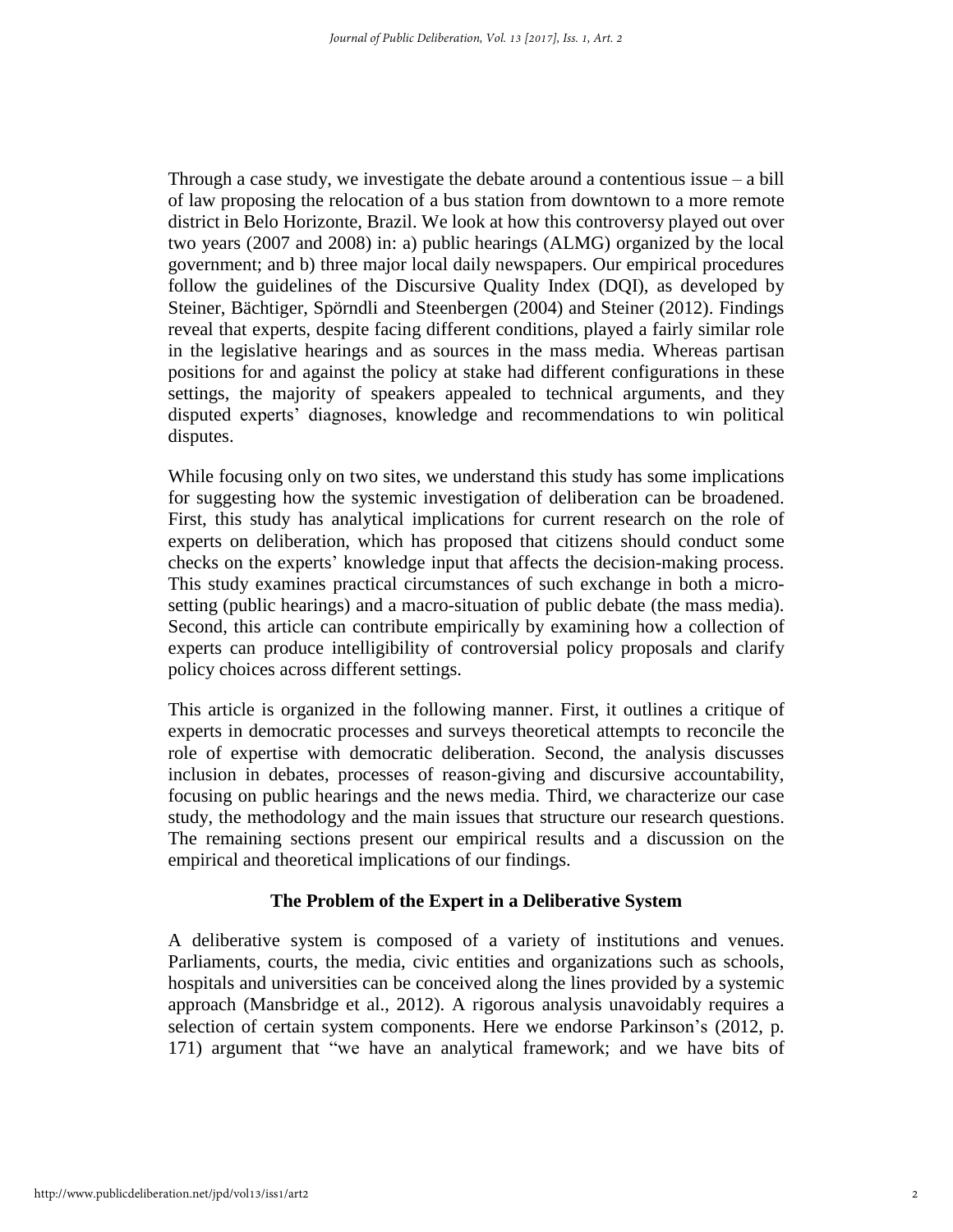evidence" (see also Maia, 2012) and much work must nevertheless be developed to make demonstration more robust. Previous studies have analysed experts' participation in debates that occur in mini-publics (Fischer, 2000, 2009; Fishkin, 2009; Gastil, Nabatchi, Weisksner, & Leigninger, 2012; Stevenson & Dryzek, 2014) as well as in the news media (Albæk, 2011; Brewer & Sigelman, 2002; Peters, Wessler, Ecker-Ehrhardt, Dereje, & Sindram, 2008; Weiler, 1983). Yet, these studies have rarely interacted, and a comparative investigation of experts' expressions in a specific debate in the aforementioned environments has received little scholarly attention to date.

In this study, we started with the assumption that experts can play different roles in a democratic system; and they may shape their performances depending on distinct circumstances. Examining an expert's expression in deliberative settings first requires a clear understanding of this actor. What distinguishes an expert is not necessarily an academic title, but the possession of an amount of knowledge in a specific field, which is significantly greater than that of ordinary people. Experts have a set of skills that allows them to test beliefs, ideas and arguments with regard to a particular subject matter. These skills — shared within a community of peers — are not easily available to ordinary citizens (Bäckstrand, 2003; Christiano, 2009; Fischer, 2000, 2004, 2009).

Deliberative scholars have long discussed the ambivalent role played by experts in deliberation (Bäckstrand, 2003; Christiano, 2009, 2012; Fischer, 2000, 2004, 2009; Peters et al., 2008). On the one hand, governing complex societies inevitably requires expertise and technical administration, and so experts' ideas, arguments and skills are fundamental resources for facilitating complicated decisions that involve conflicting interests in society. Experts can provide technical information and appraise the consequences of certain actions, thus clarifying controversial issues and helping political representatives and the public at large to engage more effectively in decision-making processes (Bäckstrand, 2003; Fischer, 2009; Pielke, 2007; Schudson, 2008).

On the other hand, an expert's authority and the amount of their knowledge represent a special problem for the criterion of equal participation in deliberation. According to Fischer (2004, 2009), the opinions of experts are usually treated with deference. Their ability to assess sophisticated theories always engenders power and a special status at the expense of other participants in debates; and they also receive more attention and consideration than others. Baber and Barlett (2002) contend that experts, in laying out their reasoning, may, albeit unintentionally, use words that are too specific or technical, which keeps them further at bay from lay citizens (Baber & Bartlett, 2002).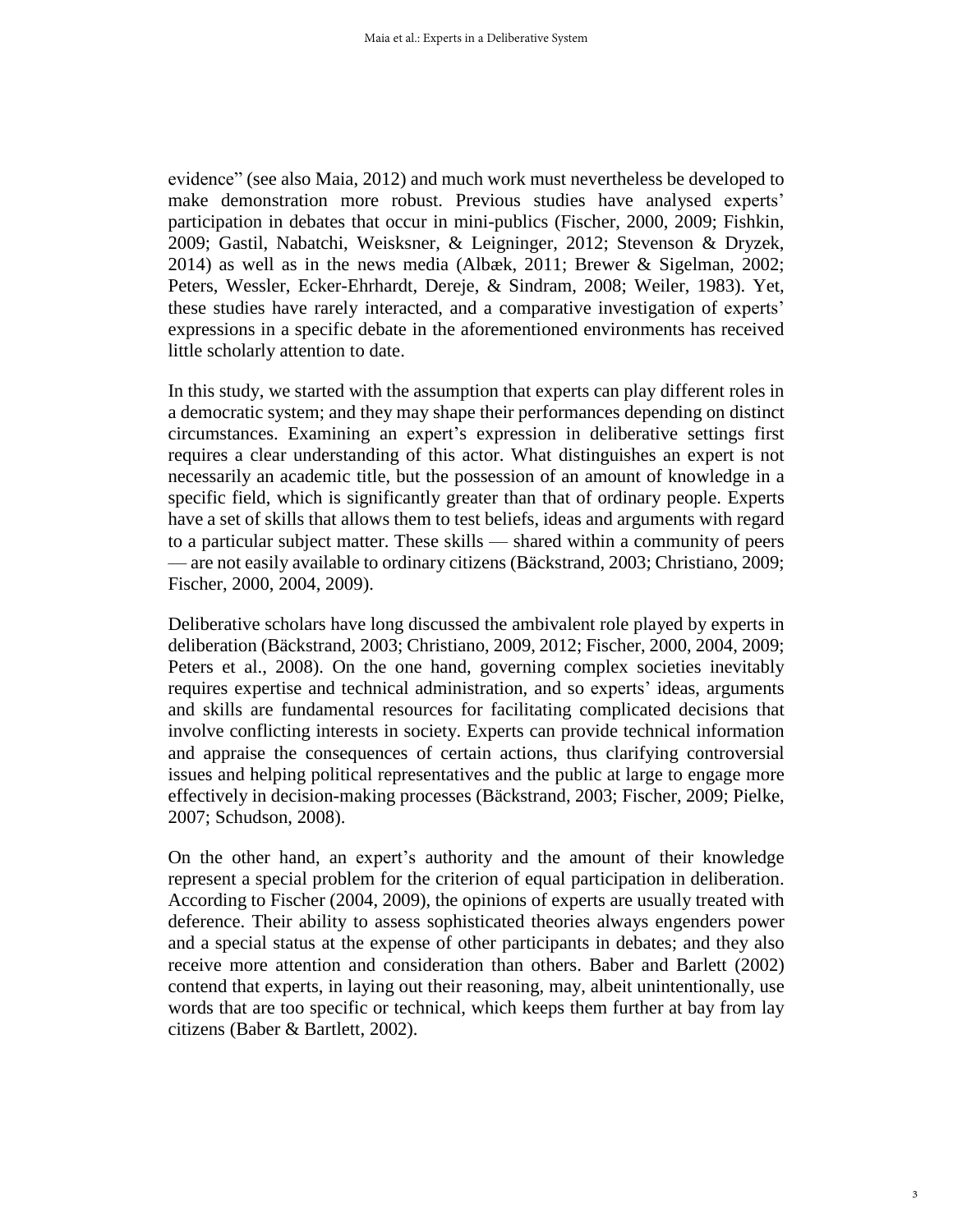In the context of this study, we assume that experts do not necessarily need to engage in controversial debates as "ideal deliberators" (Brown, 2014; Pielke, 2007). Pielke's (2007) typology of different roles of expertise is useful for explaining under what circumstances they can become actively involved in political controversies. According to Pielke (2007), the expert's role can be assessed as: i) the *Pure Scientist,* who serves as an information resource, and is not concerned with a specific decision; ii) the *Science Arbiter,* who also serves as a resource of information by answering the factual question considered relevant by the decisionmaker, but does not define what she/he should prefer; iii) the *Issue Advocate*, who explicitly engages with decision alternatives (such as choices and policy options) and seeks to compel a particular decision outcome or leads the decision-maker to a certain direction; iv) the *Honest Broker of Policy Alternatives*, who engages with a provision of information and clarifies the scope of choices, but also seeks to enable a decision-maker's freedom of choice

Pielke's key argument is that these four roles may be appropriate in democratic societies depending on the issue's context and the personal preferences of the experts. When values are shared and uncertainties are low, experts can perform as Pure Scientists and as Science Arbiters; and when values are in conflict and uncertainty is high, they can play the role of Issue Advocates or Honest Brokers of Policy Alternatives (Pielke, 2007). S*tealth issue advocates* are always problematic when people hide their value commitments behind science and stealthily present information as "technical," objective and neutral knowledge, that is, independent of the choices to be made" (Pielke, 2007, p. 135).

Since these categories are ideal-types, Pielke stresses that the real world is, of course, far more complicated than this model, and these roles exist in a continuum of political practices. For this reason, we are interested to investigate two settings where public debate among experts and lay-persons can take place. Bohman argues that a democratic division of labor in complex societies requires "extensive and reciprocal communication between experts and the wider public" (Bohman, 2000, p. 51). Fischer also points out that experts, when operating as facilitators, should translate specialized knowledge into ordinary language as well as interpret the language of lay people to "make available to decision makers a more in-depth and transparent characterization of the nature of public controversies" (Fischer, 2009, p. 166). Yet, these scholars do not specify under which practical circumstances this exchange is likely to occur. This study helps to shed some light on this question by investigating a micro-setting as well as a macro-situation of public debate.

In legislative forums, experts are typically called upon to explain the background of their policies and advice through face-to-face interactions with other specialists, policy-makers and citizens. In the news media, experts are supposed to speak to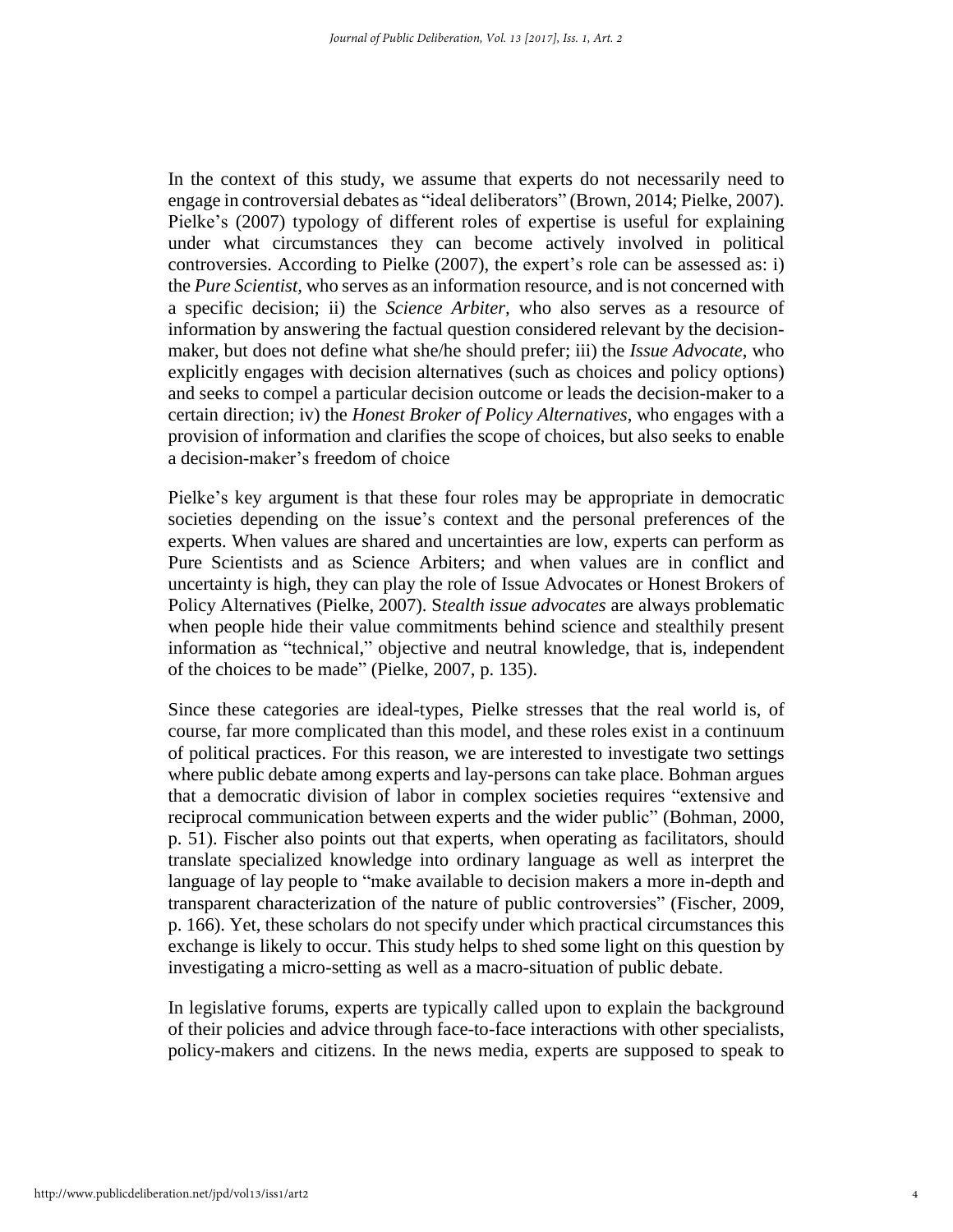broader audiences, that is, the citizenry as a whole; and they are often asked to provide background information and comments on policies. Insofar as the media constitute an institution in their own right in the political system, it should be kept in mind that experts' comments in the news media are always mediated, according to certain selection criteria and production routines; and a combination of factors related to professionalism, commercialism and political strategic goals shapes the news content (Esser & Strömbäck, 2014; Ferree et al., 2002; Gastil, 2008; Maia, 2012, forthcoming; Schudson, 2003).

These selected settings in our study offer different conditions for the experts' expression of opinions and discursive engagement. We admit that the environments do not fully shape the actor's behaviour, since ideologies, life situations, functional roles and other factors contribute to staking out the social subjects' discursive actions. Yet, we do not discard the idea that the environment – including institutional organizations, set of actors, norms and publics – exerts a relevant influence on the speaker's communication, as theoretical and empirical studies on deliberation have proposed (Chambers, 2005, 2009, 2012; Elstub & Mclaverty, 2014; Grönlund, Bachtiger, & Setälä, 2014; Niemeyer, 2014; Stromer-Galley, Bryant, & Bimber, 2015). In the next section, we explain our research questions.

#### **Experts in Two Different Environments and Research Questions**

To develop our research questions, let us briefly conceptualize in general terms the environments under analysis. More specific characterization of the settings selected in our study will be provided later.

*Public Hearings*: These typically take place in institutional settings in front of a decision-making body or government agency, where debate is structured with the aim of gathering information on a controversial issue to shape public policies, change legislation and support decision-making. They can also have the goal of ratifying a given practice, measure or public policy (Avritzer, 2009; Buttny, 2010). The design of public hearings usually provides a forum for listening to the different voices from the local community; and hearings typically involve political representatives, experts and citizens in controlled face-to-face discussions. Although great emphasis (and hope) has been placed on mini-public discussions, these settings may present several flaws for deliberative debates, as discussed below (Gastil & Levine, 2005; Grönlund et al., 2014; Gastil et al., 2012).

*News Media*: Discussions about a specific policy – such as the bill of law in our case study – are also developed across several media outlets – newspapers, TV news, online news and other media. In studies on political communication and the public sphere, the view of the news media as a forum for civic debate is well known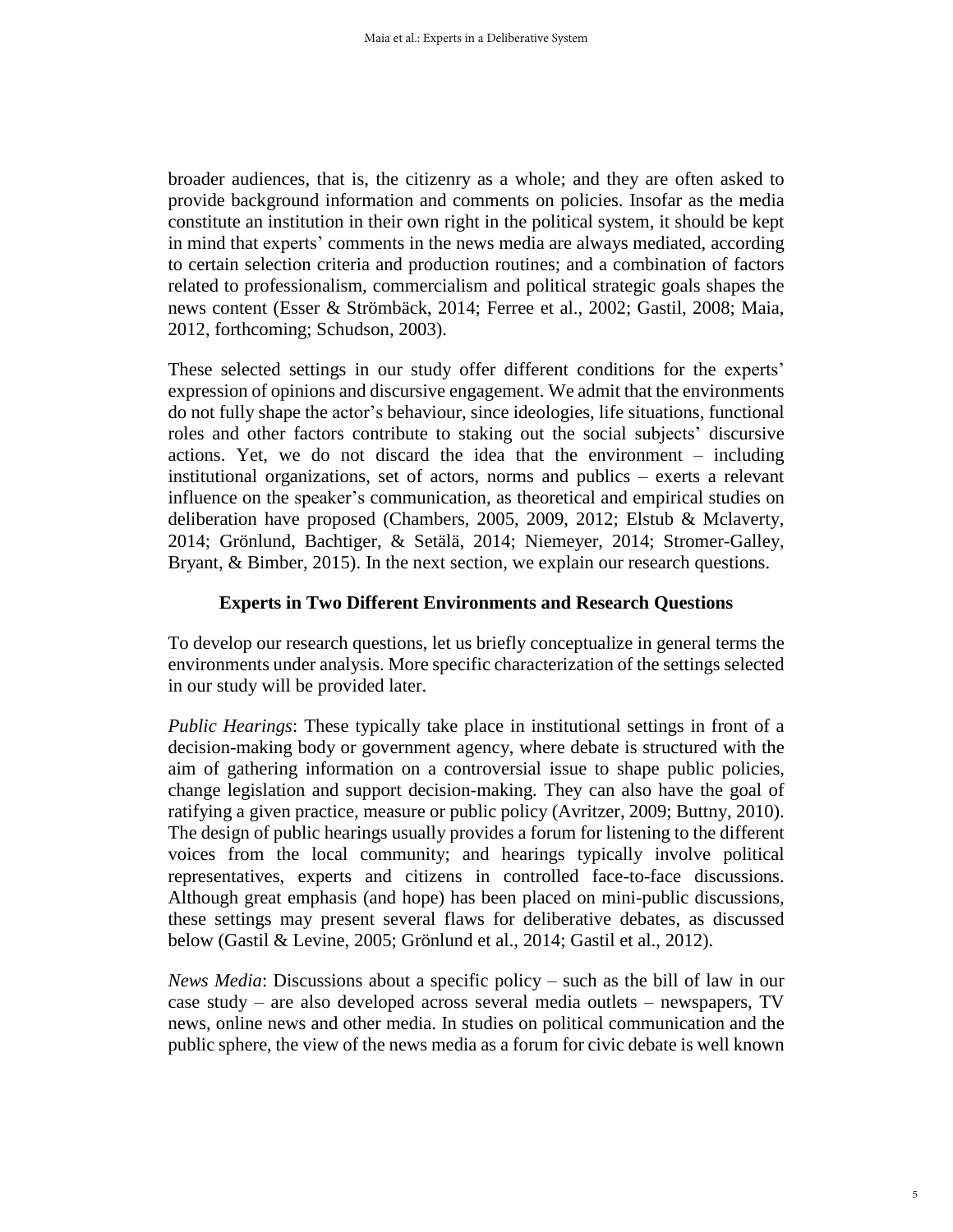(Dahlgren & Sparks, 1993; Fossum & Schlesinger, 2007; Gastil, 2008; Habermas, 1991, 2006; Maia, 2012; Norris, 2000; Page, 1996; Wessler, Peters, Brüggemann, Königslöw, & Sifft, 2008; Wessler, 2008; Wessler & Rinke, 2014). In normative terms, news media can help raise people's awareness of issues that are of public concern, foster an understanding of consequences and outcomes of certain decisions and policies and contribute to political participation and mobilization (Gurevitch & Blumler, 1990; Norris, 2000; Rinke, Knobloch, Gastil, & Carson, 2013). There are also well-known problems in mass communication. Professionals from media organizations necessarily mediate political communication.

To understand how experts interact with political representatives, policy-makers and lay citizens in the public hearings and through media-based communication, we focus on: a) The inclusion and position of debate participants; b) Experts' reason-giving; c) Experts' discursive accountability.

#### *Inclusion and position of debate participants*

To investigate the role played by experts in deliberation, we believe that it is crucial to ask whether there is a "real debate" at stake or not, encompassing different actors and competing perspectives and arguments. In public hearings, the internal organization of certain aspects – such as participant recruitment, information selection and moderation – may lead to manipulation and inequalities that obstruct deliberative debate (Parkinson, 2006; Grönlund et al., 2014; Urbinati & Warren, 2008). When there are conflicting interests, mini-public debates may favor more influential groups, who may define the political agenda and detain more rhetorical resources for conducting debates at the expense of disadvantaged groups. The governing majority parties may invite partisan participants and a number of experts aligned to their ideological agenda to gain political advantage. When the decision has already been made by the governmental body, public hearings can simply become a formality, i.e., a means of satisfying legal requirements or the opposition (Buttny, 2010; see also Grönlund et al., 2014).

Media debates can be disappointing in many respects. Through working routines and selection processes of various sorts, media professionals select *what* they consider to be the news, *who* they believe should be authorized speakers and *what* the official version of reality is (Schudson, 2003). Media agents may produce limited coverage of important issues, fail to deliver sufficient and qualified information or provide misinformation that elites use to manipulate the public (Esser & Strömbäck, 2014; Rinke et al., 2013). Journalists may filter the flow of communication from the expert community to the news media; and a certain group of experts can be routinely invited to provide comments, based on their political perspectives (Albæk, 2011; Fossum & Schlesinger, 2007; Page, 1996). In the face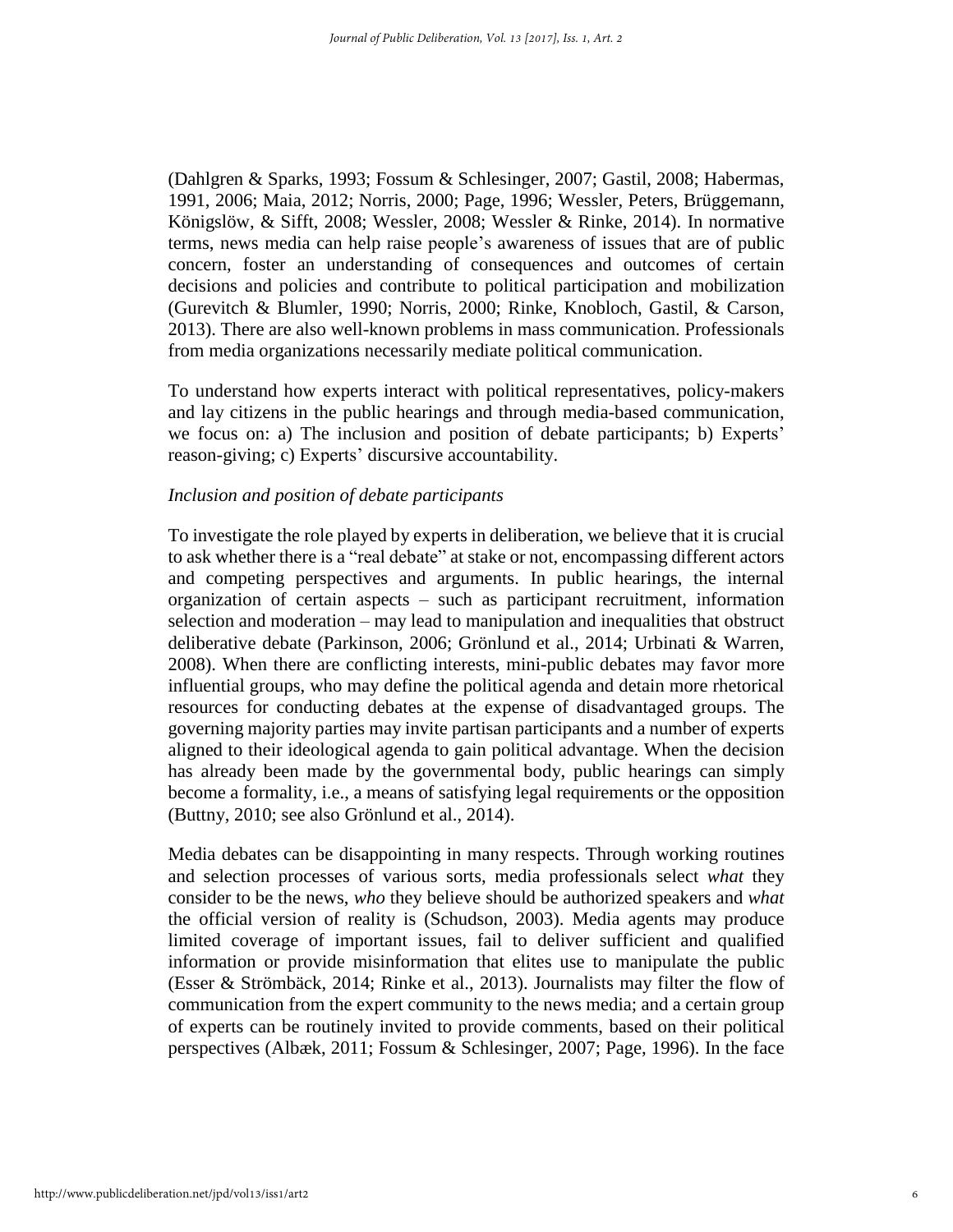of such considerations, we ask:

RQ1a: Who gains access to public hearings and who becomes the news sources in the debate at stake? What are the positions of speakers in these settings? Are there conflicting views and competing arguments in these arenas?

RQ1b: What is the experts' participation share in the debate as compared to other speakers in public hearings as well as in the news media? Are there divergent views within the group of experts in these settings?

#### *Experts' reason-giving*.

Recently, experts have been called upon to engage themselves in political debates, and it is not surprising that the work of experts is guided by values and partisan considerations (Bäckstrand, 2003; Brown, 2014; Pielke, 2007). Yet, experts can choose to play different roles, as was previously discussed. Legislative hearings occur in a constrained context; and they have a fixed agenda. The mass media is an open setting, and journalists seek the assistance of experts to gain background information as well as to interpret complex issues to build news stories on a daily basis (Albæk, 2011; Brewer & Sigelman, 2002; Weiler, 1983). There is always the possibility that journalists select desired comments and avoid undesired remarks, or choose certain experts to obtain quotes confirming pre-conceived news frames. A widespread view among commentators and researchers is that journalists will just contact others within the expert community to obtain the quotes they want when they are not satisfied with the information provided by an initial expert (Albæk, 2011; Brewer & Sigelman, 2002).

A further complexity arises regarding the level of justification provided by experts to warrant their claims in different settings. The view that experts should clearly explain their proposals and advice-giving is important to deliberative democracy, since a fruitful debate requires justification of claims to motivate and resolve disputes. Experts nevertheless may prefer not to contribute directly to certain circumstances that involve more complicated explanations and issues (Stasavage, 2007). Particularly in the mass media, there is a restriction of space, speakers' expressions are often edited, and information should be easily available to distinct sectors of society, and experts themselves may shape their speech to be brief (Esser & Strömbäck, 2014; Norris, 2000; Schudson, 2003). Furthermore, under the glare of publicity (Chambers, 2005, 2009), experts may not demonstrate implications of policy alternatives or the underlying logics of their positions; they might jump to conclusions and allow a large part of their arguments to be implicit. Christiano (2012, p. 46) has argued that "experts will express their views in newspapers and other media in a way that presents the ideas in fairly easily digestible form." In the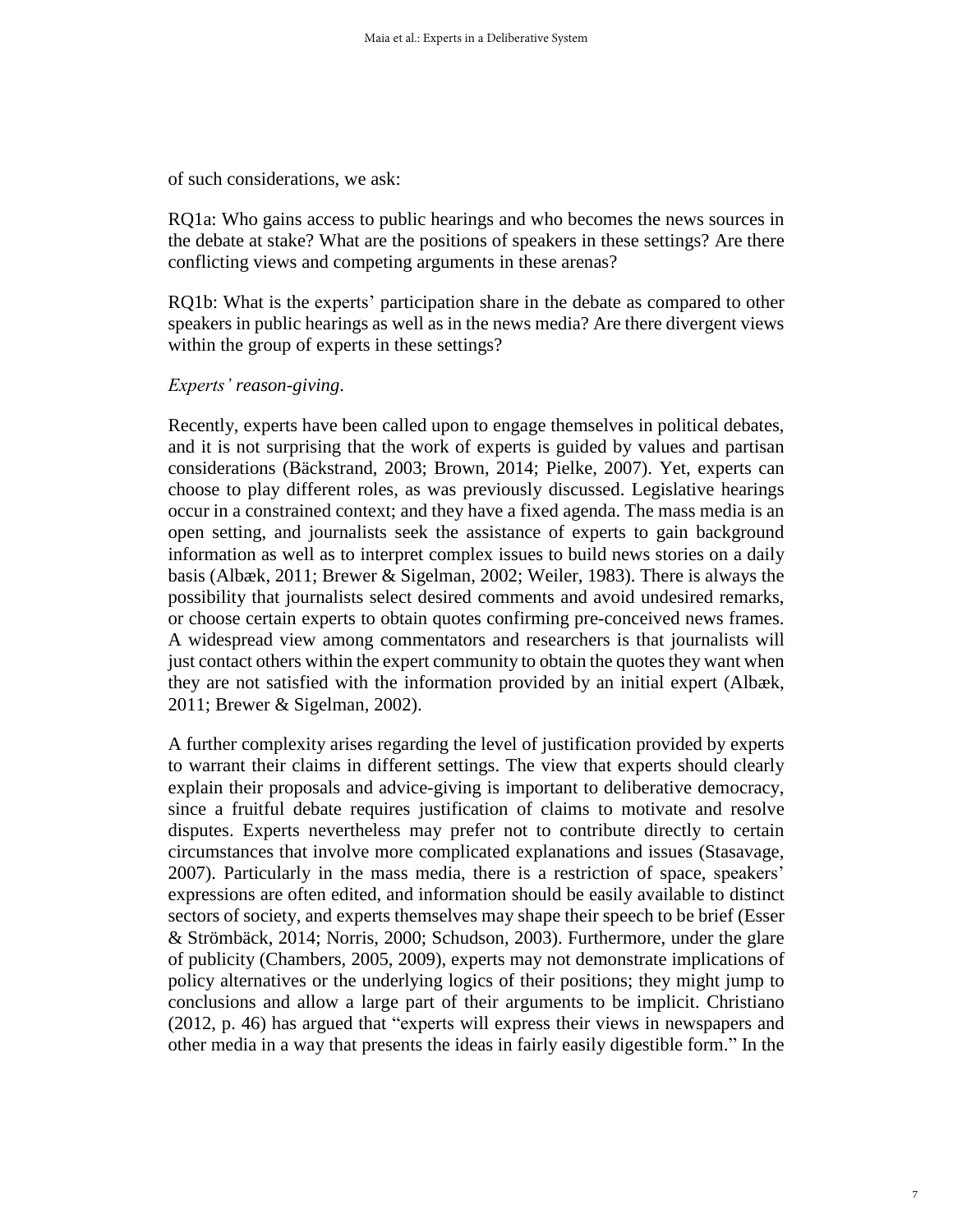light of these considerations, our second set of research questions emerges:

RQ2a: What sort of arguments do experts themselves convey to public hearings as well as when they are quoted in the news? How do they express and justify their opinions about a given public policy in these settings? Do they use only technical justifications or do they balance out technical arguments and links to social life? Do they sometimes solely appeal to social values?

RQ2b: What level of justification do experts provide to support their claims in public hearings as well as when they are quoted in the news media?

#### *Experts' reciprocity and discursive accountability*

In the practical world of policymaking, experts face everyday decisions about how to position their ideas and skills in the context of broader politics. In some situations, there is no best answer from experts to solve complicated decisions that involve conflicting interests in society. Under these circumstances, experts might align themselves with partisan groups. They may therefore become actively involved in the political strife and compelled to be responsive to others' views and positions.

It can be argued that when performing their work in official settings, experts might be asked to neither express their views nor engage in conflict-ridden discussions with co-workers and peers. Yet, when experts have the opportunity to publicly discuss their experiences or recommendations for policies, they may express their personal views and values. Public hearings function to promote the advisory process; and sections are typically organized to provide technical information that is relevant to decision-making. In the news, previous research has shown that scientists have appeared more often to comment on an issue considered relevant to the general public than to communicate research results (Albæk, 2011; Brewer & Sigelman, 2002). Hence, we ask:

RQ3: Is it possible to find experts' engagement with conflicting views on public policy in public hearings and when they are quoted in the media? If so, do they incorporate opposing arguments in a degraded, neutral or valued way?

#### **The Case**

Transportation and public traffic policies widely impact social life in modern cities. These issues affect many people on a daily basis and are linked to social activities such as health, education, economic issues, development, technology and so forth (Costa, Koyama, Minuci, & Fischer, 2003; Neto, 2009). Hence, transportation and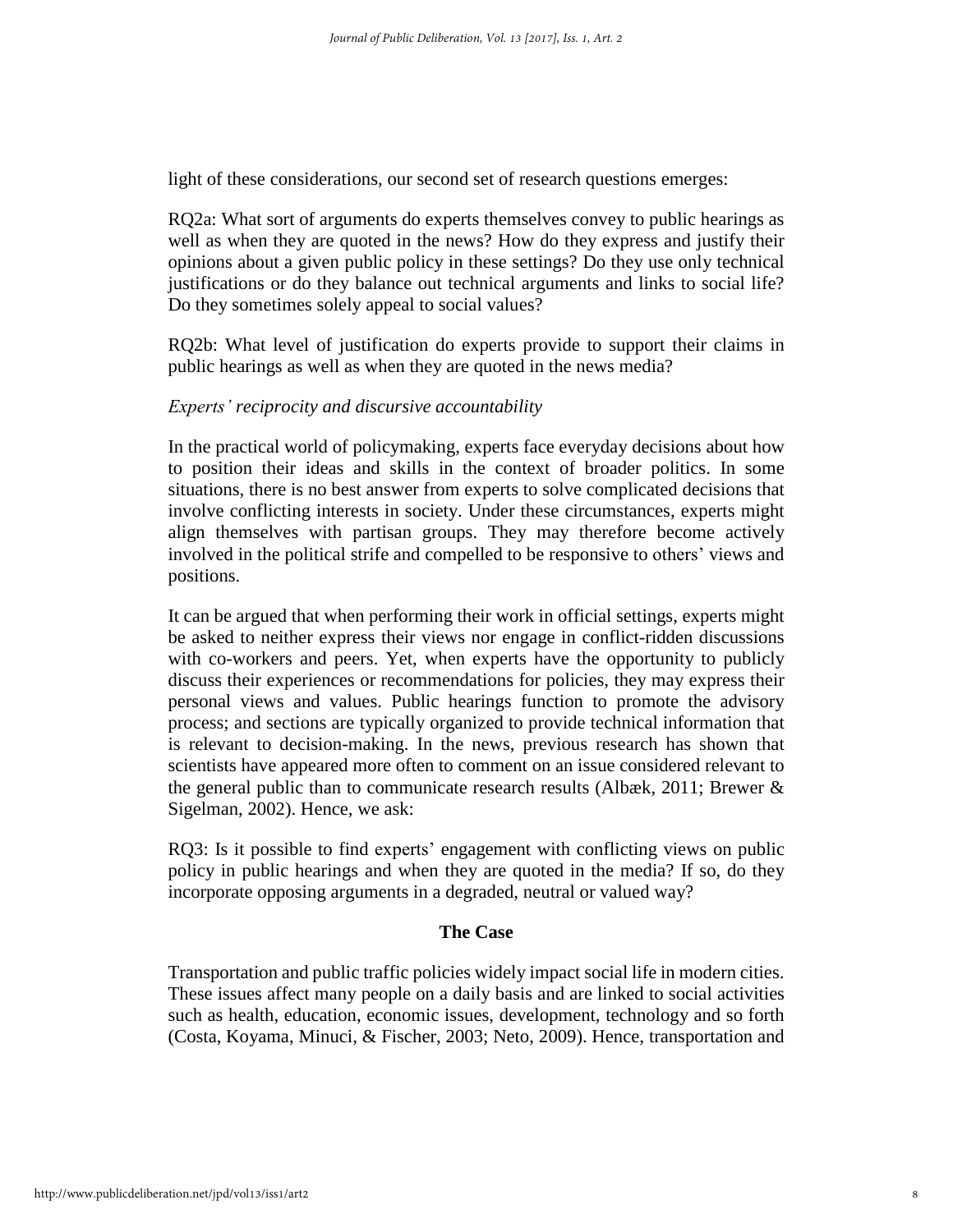traffic planning are essential policies that are mandated by the Brazilian Constitution. Problems of intense traffic in major cities have prompted a growing debate in Brazil. Within this context, in 2007, Bill of Law 1.508/07 was sent from the City Hall to the State Assembly. This bill proposed the transfer of the Belo Horizonte bus station from its downtown location to an "old" city district known as Calafate. As the state capital of Minas Gerais, Belo Horizonte is barely over 100 years old. The city has a population of 2,258,096 inhabitants and 5,413,627 in its greater metropolitan area, according to the 2010 Brazilian Census.

Political representatives claimed that such a policy would yield two benefits: i) lesser transit flow in the hyper-central area and (ii) easier and swifter access of inter-city and inter-state buses coming to and from Belo Horizonte. The population dwelling in Calafate and its surrounding regions promptly disapproved of this proposal. They claimed the bus station's relocation would worsen the alreadyheavy local traffic and would generate problems related to a land takeover by the city, public safety and security issues, local economy and infrastructure concerns, as well as legal aspects related to the project itself. The project was led by then city councilwoman Neusinha Santos and was favoured by members of the political base sustaining the city's then Mayor Fernando Pimentel<sup>1</sup>. Both Pimentel and Santos are members of the ruling Workers' Party.

The debate on this bill of law escalated over two years and attracted growing media attention. Local politicians became involved in a dispute and organized three public hearings at the Minas Gerais State Assembly (ALMG**)** – *Assembléia Legislativa de Minas Gerais*. Our analysis covers two years of this debate, i.e., 2007 and 2008, in both arenas — local print newspapers and ALMG public hearings. The first year captured the repercussion of the launch of the bill of law. The second year, being a municipal electoral year, stimulated heated debates about this bill among the candidates running for Belo Horizonte's mayoral office.

In regards to public hearings, we chose to analyse the ALMG's Transportation, Communication and Public Works Committee that deals with issues related to traffic and transportation. This committee is organized by groups of deputies (in a proportional representation of parties and parliamentary coalitions), who analyze bills of law in the ALMG, which precedes voting in the plenary. The committee conducts studies, monitors government acts and promotes public assemblies and debates on topics of public concern. The composition of the three public hearings on the proposed Calafate Bus Station was hybrid, since the committee invited

1

<sup>&</sup>lt;sup>1</sup> Fernando Pimentel became the Minister of Development, Industry and Foreign Trade in President Dilma Rousseff's cabinet and is currently the governor of Minas Gerais.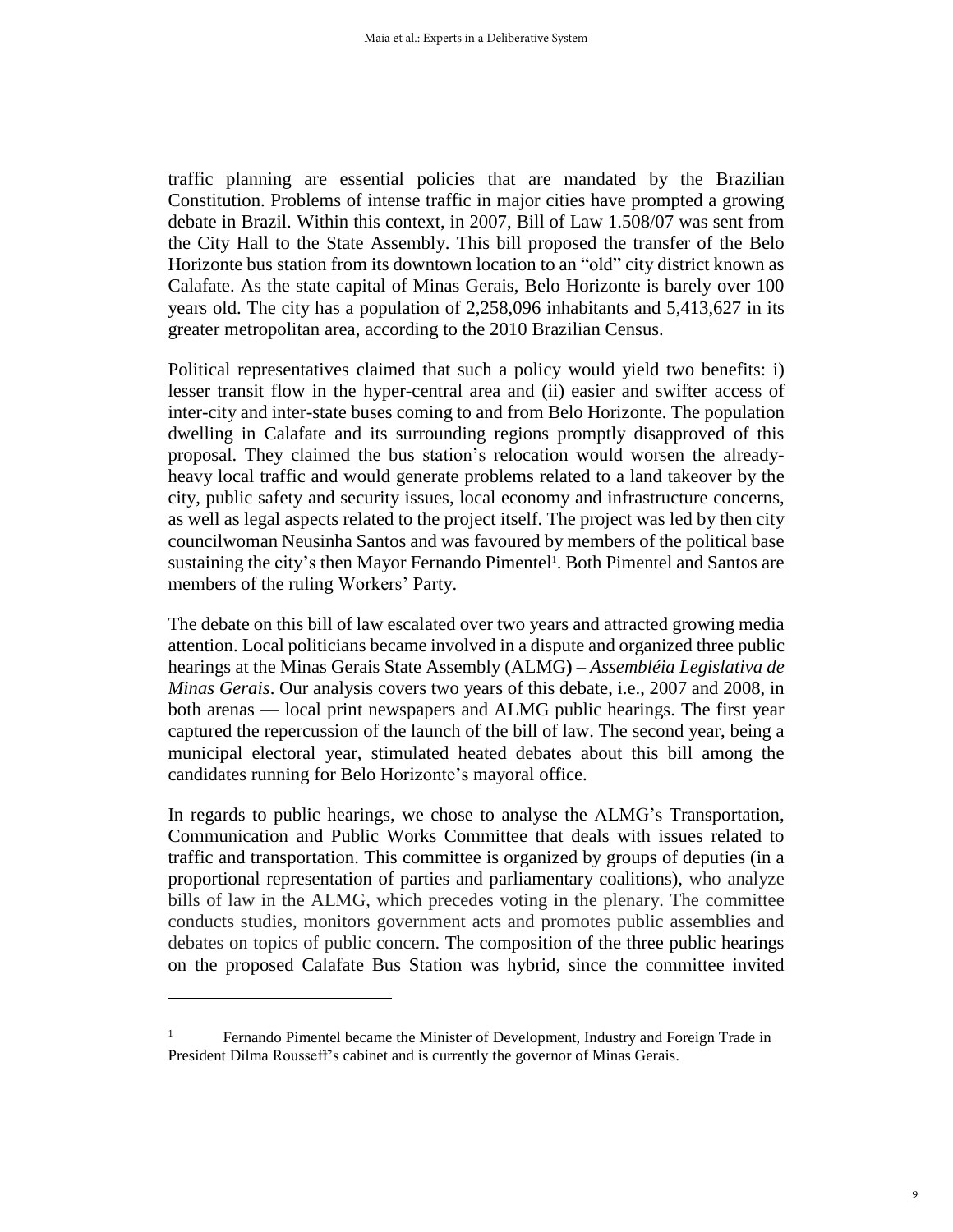experts in transportation and transit policies, representatives of the legislature (following proportional representation), leaders of affected communities and civic associations with a history of activism. The debate had a moderator; and it was typically initiated by political representatives, followed by experts and leaders of civic entities. Ordinary citizens were then offered the opportunity to participate voluntarily. Usually, there was flexibility in regards to the time allowed for participation; and in just one section the moderator restricted the time of speech (to 3 minutes), by justifying this measure due to the large number of enrolled speakers. These public hearings were not broadly divulgated; and citizens' participation was mostly restricted to local residents interested in the issue – a characteristic commonly stressed by studies on public hearings (Avritzer, 2009; Buttny, 2010). We analysed the transcripts of full sections of these three hearings, which were made available by the ALMG.

In regards to media material, we selected the three leading dailies in the state — *Estado de Minas*, *Hoje em Dia* and *O Tempo* — with an average compounded daily circulation of 170,000 issues. All published material related to the theme (the bus station transfer) was surveyed (newspaper pieces, reports, columns, op-ed signed articles, letters from readers).<sup>2</sup> Our study is different from the work of Rinke et al. (2013) which explores what they call "mediated meta-deliberation." Whereas these scholars analyse the quantity and character of the news coverage related to a specific mini-public experience (the Australian Citizens' Parliament), we aim at capturing the broader public debate and news coverage of a policy proposal during a two-year period.

#### **Methodological Procedures**

In order to analyze the content of the newspaper articles and the ALMG's transcript, we elaborated a 22-variable codebook. Most of our categories were shaped according to the *Discourse Quality Index* (DQI), developed by Steenbergen, Bächtiger, Spörndli and Steiner (2003) and Steiner et al. (2004). Theoretically tied to Habermas' discourse ethics, the DQI is a tool developed to evaluate the discursive quality of debates in legislative houses. The unit of analysis is the speech act, conceptualized as "the public discourse by a particular individual delivered at a particular point in a debate" (Steenbergen et al., 2003, p. 27). In this study, the

<u>.</u>

<sup>&</sup>lt;sup>2</sup> The search was conducted using the words "Bus Station" and "Calafate," which had the "new" bus station as its main theme. In the *Estado de Minas* daily, data collection was via search mechanisms in the paper's Internet portal. For the other two newspapers, we searched their archives. Unfortunately, in *Hoje em Dia* it was not possible to retrieve material from the year 2007. However, given the large amount of material the archive team found for 2008, we determined it was relevant to include this newspaper.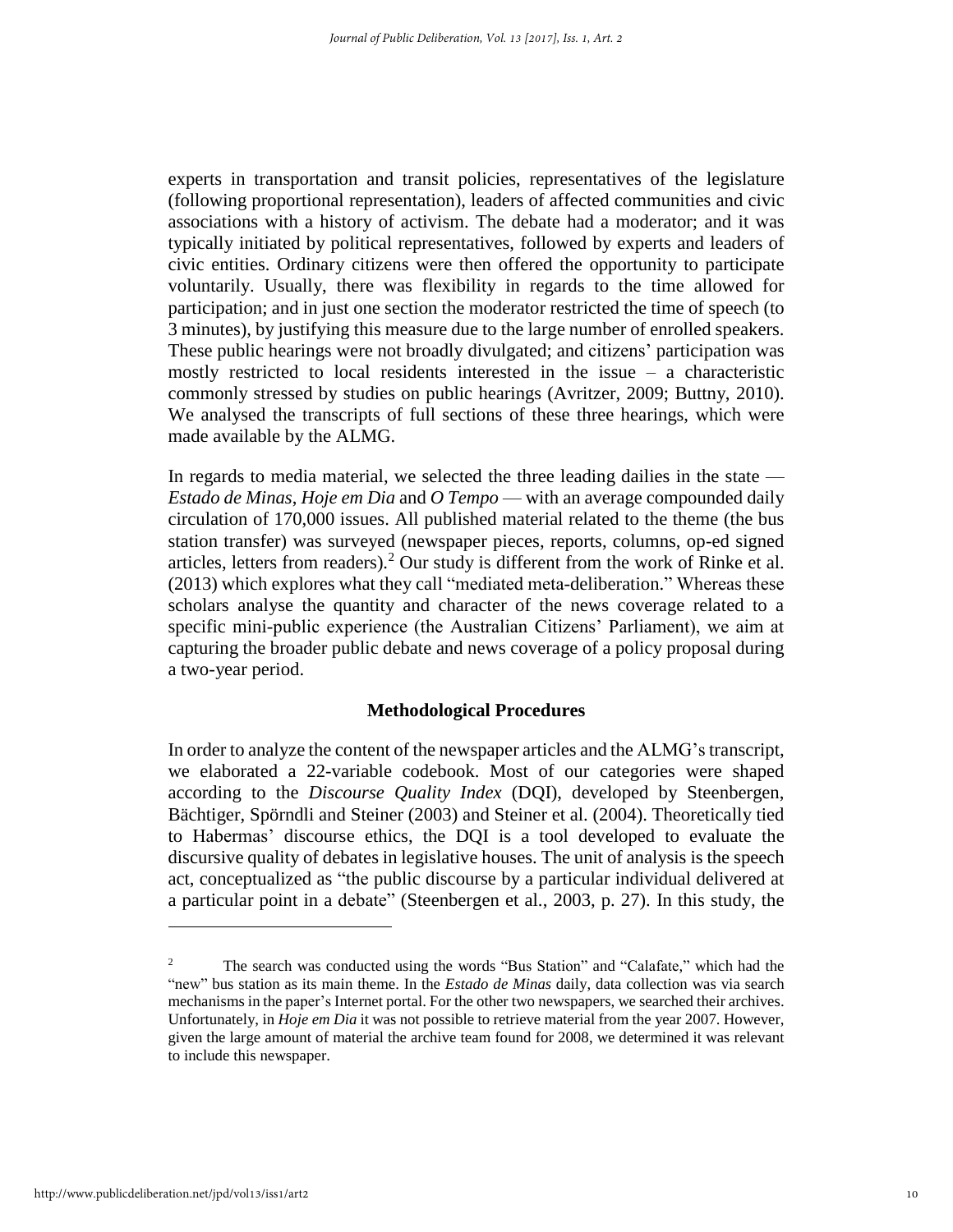DQI was adapted to analyse and compare the debates in public hearings and printed newspapers.

How can we compare quotes in newspapers and speech acts in public hearings? We developed a two-step content analysis. First, we analysed the transcripts of the ALMG public hearings. Every speech was broken down into several discursive units and each unit was separately coded. Not all speech acts were analyzed. In line with Steiner et al. (2004), we coded only the excerpts that contained a demand. Second, we analysed the news material. We began by compiling every direct quotation or close paraphrase attributed to a speaker in this material. We assumed that mediation constitutes the foundation of media-based communication; and exactly why journalists working in major local media organizations chose particular comments of experts to quote in their news stories is not an object of inquiry in this study. To the extent to which these quotes became publicized, they allowed different levels of analysis. We examined opinion pieces (op-ed signed articles, columns, editorials, letters from readers, etc.) as well as news pieces (reporting). The procedure for this analysis paralleled those of the public hearings transcripts. To gain a clearer perspective on how the arguments used in mediated expert comments resemble arguments issued by experts in the public hearings, we listed all arguments evoked in both settings. After clustering similar arguments, we found 48 arguments through our reading of the materials.

A summary explaining how the variables were coded is provided at the end of this study<sup>3</sup>. Our content analysis followed the procedures suggested by Steiner et al. (2004) to ensure codification and reliability. First, two coders conducted a "blind test" by reading the speech acts individually and coding them. Second, the coders compared the selected speech acts and assessed the compatibility between their selections. After obtaining a positive result, each coder separately carried out a new content analysis of the selected material, corresponding to 10 percent of the total sample. Next, a reliability test of both analyses was done using Krippendorff's Alpha (Hayes & Krippendorff, 2007). Yet, some of these variables did not score satisfactory results since they appeared to be too complex to code in different settings. For these variables (Type of reason and Reciprocity) the coders jointly analyzed the same material and debated and solved eventual disagreements before coding began. The results obtained ranged from 0.798 to 1.000, with an average of 0.888 and a standard deviation of 0.094 among the variables analyzed. Table 1 presents the results of our reliability tests.

1

<sup>&</sup>lt;sup>3</sup> Because of space constraints, the codebook is not available in this text. However, any of the authors can provide this material.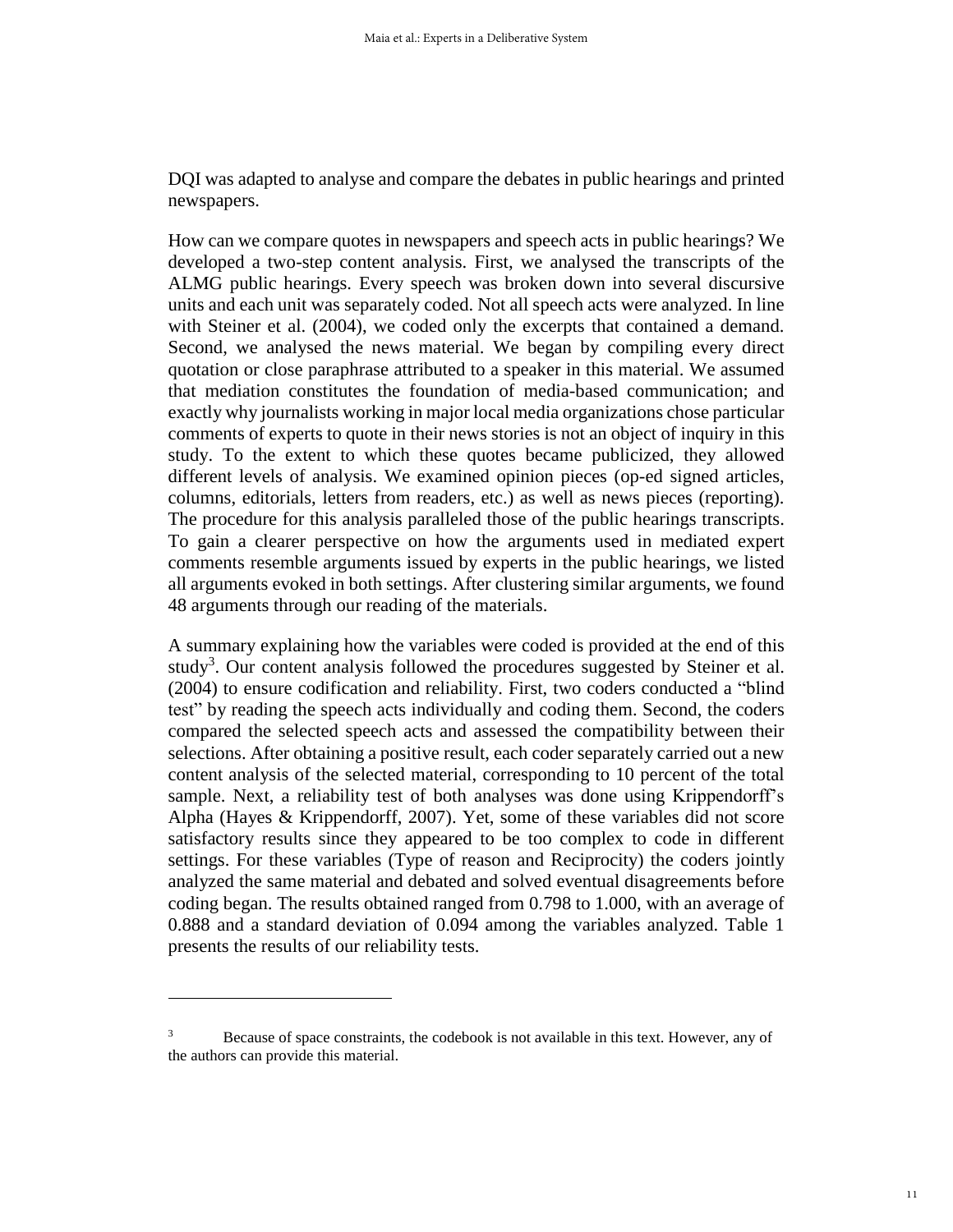| <b>Variables</b>                      | $\alpha$ |  |
|---------------------------------------|----------|--|
| Actors in the Debate                  | 1.000    |  |
| Positioning                           | 0.798    |  |
| Type of Arguments 1                   | 0.853    |  |
| Type of Arguments 2                   | 1.000    |  |
| Types of Reasons Used                 | 0.826    |  |
| <b>Characteristics of Speech Acts</b> | 0.822    |  |
| Levels of Justification               | 0.806    |  |
| Reciprocity                           | 1.000    |  |
| N                                     | 35       |  |

**Table 1:** *Inter-coder reliability and Krippendorf's* 

Source: Research Group EME/UFMG

#### **Results**

This section presents the findings related to the overall debate, which encompasses all actors. It then refines these findings by looking at the experts as a particular category of speakers in order to assess our research questions. Altogether, 374 speeches were analyzed, 67 from the ALMG's public hearings and 307 from printed newspapers. The fact that 2008 was an electoral year contributed to heightened news coverage focusing on the policy proposal at stake – indeed, 75.4 percent of all speeches in the analysis were obtained from newspapers published that year.

*Participation and position*. In the public hearings, office holders or persons speaking on behalf of government traffic institutions were the most prominent speakers, followed by local district leaders and experts, as is shown in Figure 1.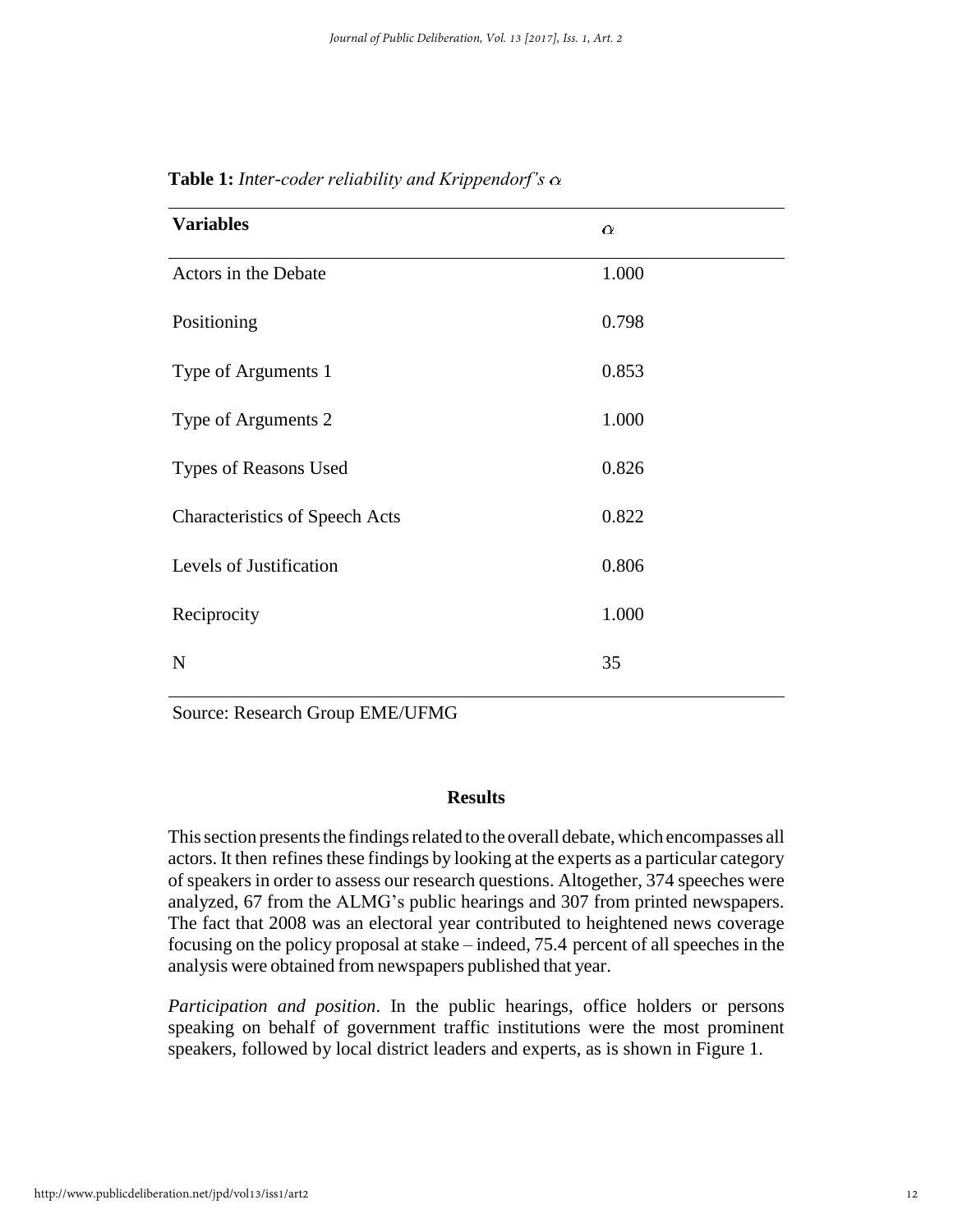

**Figure 1:** *Actors involved in the debate in each type of setting (% values)*

```
N = 67 (ALMG) and N = 307 (Dailies)
```
The newspaper material concentrated on two types of formats: reporting (66.4%) and news (24.8%). The issue was hardly discussed in opinion pieces (4%). As one might observe in Figure 1, speakers representing the governmental administration, regional district leaders and ordinary citizens were also prominent in the news coverage. It is possible to notice that citizens achieved a statistically significant higher presence in the news media than in the ALMG. While experts were not the most frequent speakers in both settings, specialists from the Public Attorney's Office and transit experts working directly on transit issues showed more significant participation, particularly in the ALGM session.

**Figure 2:** *Positon Against and Pro the Bill of Law of all participants and experts*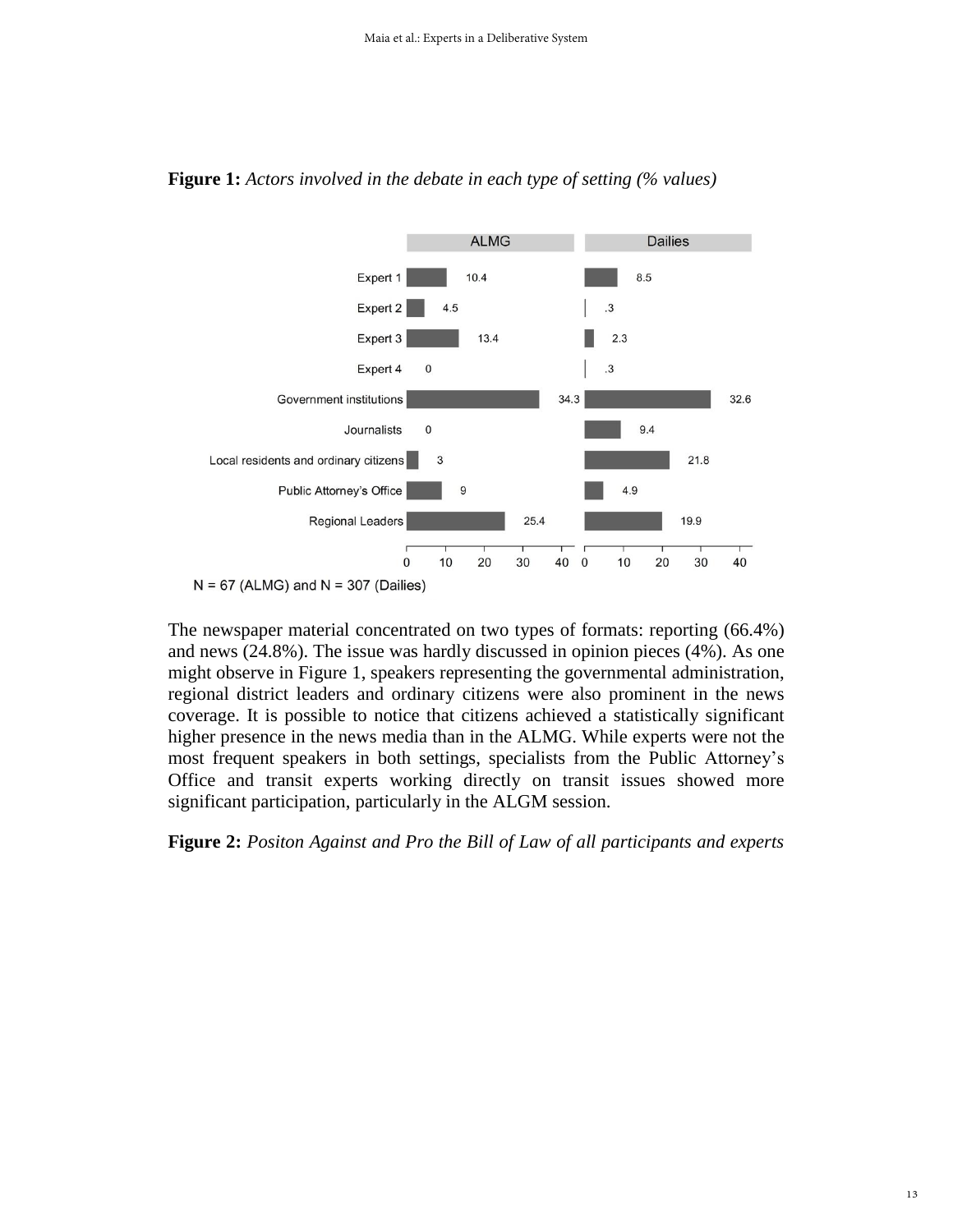

#### *in each type of setting (% values)*

All:  $N = 67$  (ALMG) and  $N = 307$  (Dailies); Experts:  $N = 19$  (ALMG) and  $N = 35$  (Dailies)

The majority of speakers in the ALMG forum opposed the bus station transfer, as in regard to overall participants (79.1%) as well as experts (63.2%). We found the opposite picture in the news media. The majority of overall speakers (56.7%) and experts alike (71.4%) were in favor of the of the policy proposal.

*Types of Reason.* The majority of actors used mostly technical reasons in the ALMG's public hearings and in the newspapers alike (see Table 2). Agents of the Public Ministry (76.2%) and journalists (89.7%) issued more technical reasons than the experts themselves (69.8%), followed by agents of governmental institutions (66.1%), ordinary citizens (52.2%) and community leaders (39.7%). Reasongiving-related social-appeals were more frequent in media settings than in the public hearings (27.4% in dailies *vs* 13.4% in the ALMG). Conversely, balanced arguments, referring to both technical aspects and social appeals, were more frequently used in the public hearings than in the media setting (28.4% in the ALMG *vs* 10.9% in dailies).

**Table 2:** *Classification of reasons used by all actors in each type of setting*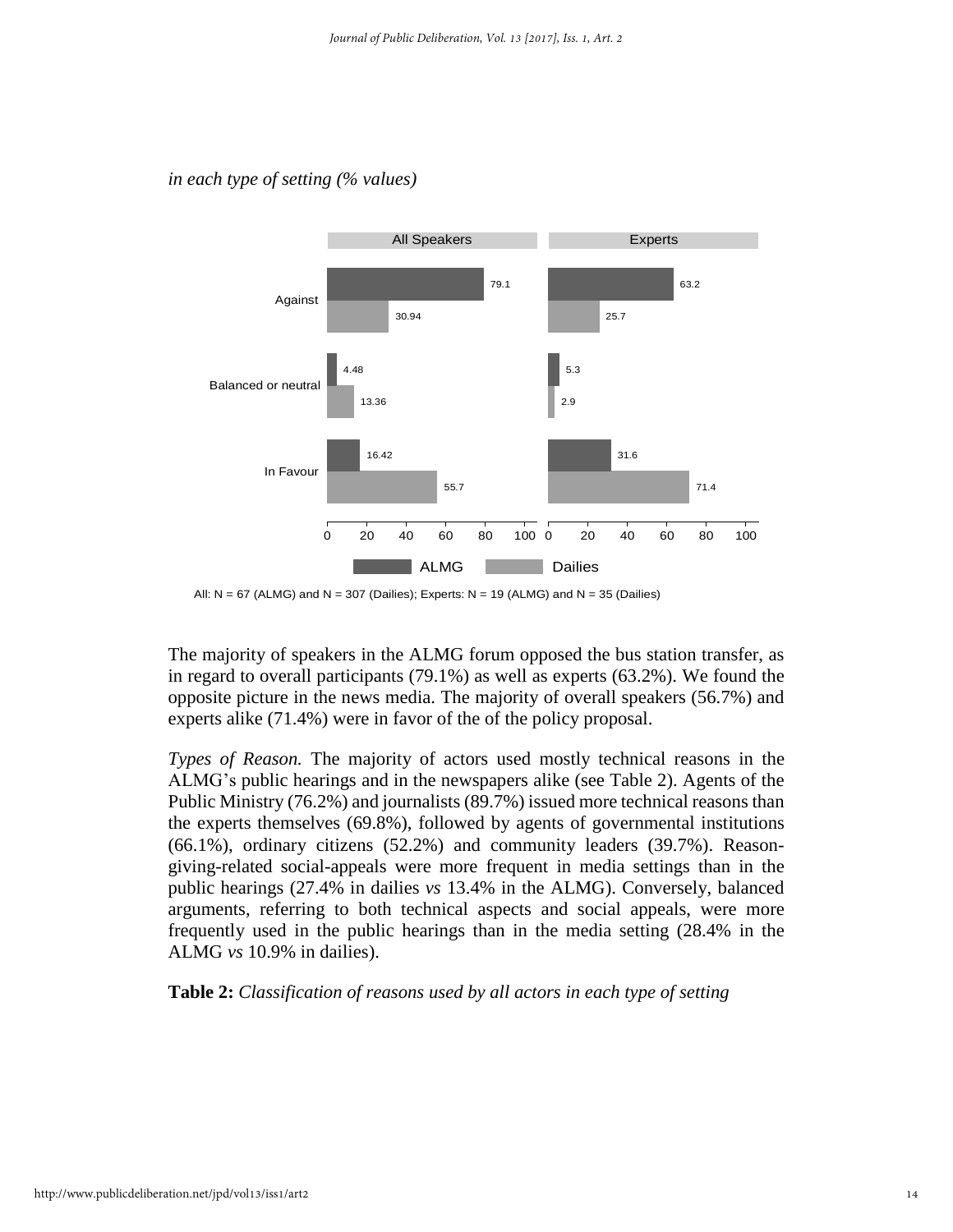|                            | <b>ALMG</b> | <b>Dailies</b> | <b>Total</b> |
|----------------------------|-------------|----------------|--------------|
| <b>Technical arguments</b> | 58.2%       | 61.7%          | 61.1%        |
| Social-appeal arguments    | 13.4%       | 27.4%          | 24.9%        |
| <b>Balanced</b> arguments  | 28.4%       | 10.9%          | 14.1%        |
| N                          | 67          | 303            | 370          |
|                            |             |                |              |

Source: Research Group EME/UFMG

**Table 3:** *Classification of experts' reasons in each type of setting*

|                            | <b>ALMG</b> | <b>Dailies</b> | <b>Total</b> |
|----------------------------|-------------|----------------|--------------|
| <b>Technical arguments</b> | 57.9%       | 76.5%          | 69.8%        |
| Social-appeal arguments    | 5.3%        | 5.9%           | 5.7%         |
| <b>Balanced</b> arguments  | 36.8%       | 17.6%          | 24.5%        |
| N                          | 19          | 34             | 53           |

 $x^{2} = (2, N = 53) = 2.42, p = .30$ 

#### Source: Research Group EME/UFMG

When we look at the expert category (see Table 3), we observe a higher percentage of arguments framed in a technical way in the news coverage than in the public hearings (76.5% in dailies vs. 57.9% in the ALMG). Debate in public hearings favored experts' expressions of balanced arguments in a higher proportion than in news media comments (36.8% in public hearings vs*.* 17.6% in dailies). Despite this difference, no statistical significance was obtained since the number of occurrences of this variable was too low. Hence, further research is required to confirm these results.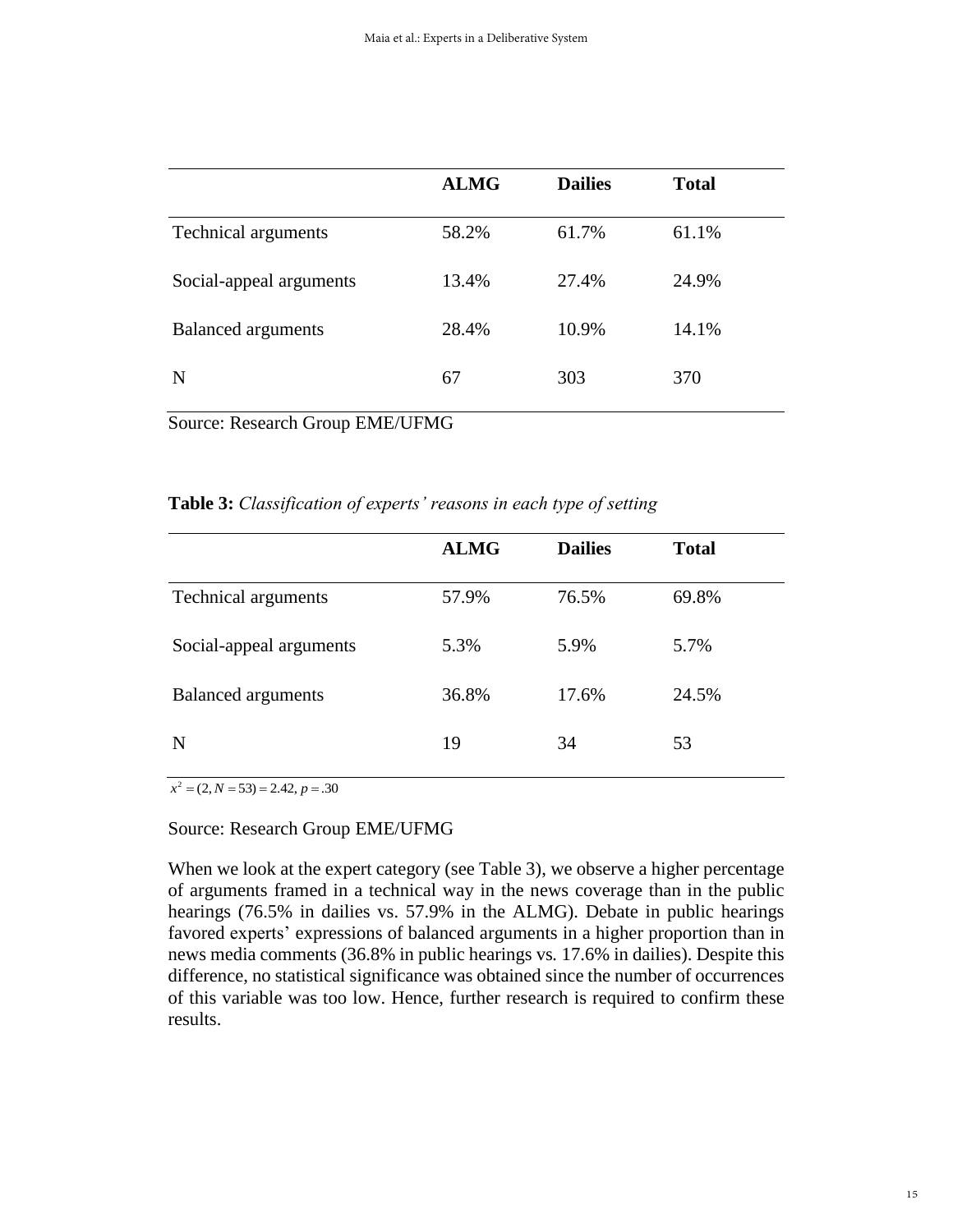As is shown in Table 4, debate participants, including all categories of speakers, primarily used reasons that make no explicit reference to the common good, both in newspapers (71.7%) and in public hearings (65.7%). The use of the "common good" justification being associated to benefits and costs for certain groups was a little higher in the news media than in the ALMG (19.2% in dailies vs*.* 11.9% in the ALMG). Arguments that appealed to the common good in utilitarian terms, through considerations for "avoiding harm" and "maximizing benefits" for all citizens or the entire population, prevailed in the ALMG (22.4% in the ALMG vs*.* 8.8% in dailies). Arguments linked to altruistic reasons, referring to a willingness to create a benefit for others or for interest-bearers, were practically non-existent in both settings.

**Table 4:** *References to the "common good" made by all actors in each type of setting*

|                                                                 | <b>ALMG</b> Dailies |         | Total |
|-----------------------------------------------------------------|---------------------|---------|-------|
| No explicit reference to the common good                        | 65.7%               | 71.7%   | 70.6% |
| Common good used as an interest group                           | 11.9%               | 19.2%   | 17.9% |
| Common good used in utilitarian or collective $22.4\%$<br>terms |                     | 8.8%    | 11.2% |
| Altruistic reasons used                                         |                     | $0.3\%$ | 0.3%  |
| N                                                               | 67                  | 307     | 374   |

Source: Research Group EME/UFMG

When considering just the experts' reasons that associated the bus transfer policy to the common good, we observe in Table 5 a higher percentage of issues interpreted in utilitarian terms (31.4% in dailies vs*.* 21.1% in the ALMG) than in terms of benefits and costs to certain groups (14.3% in dailies vs*.* 15.8% in the ALMG).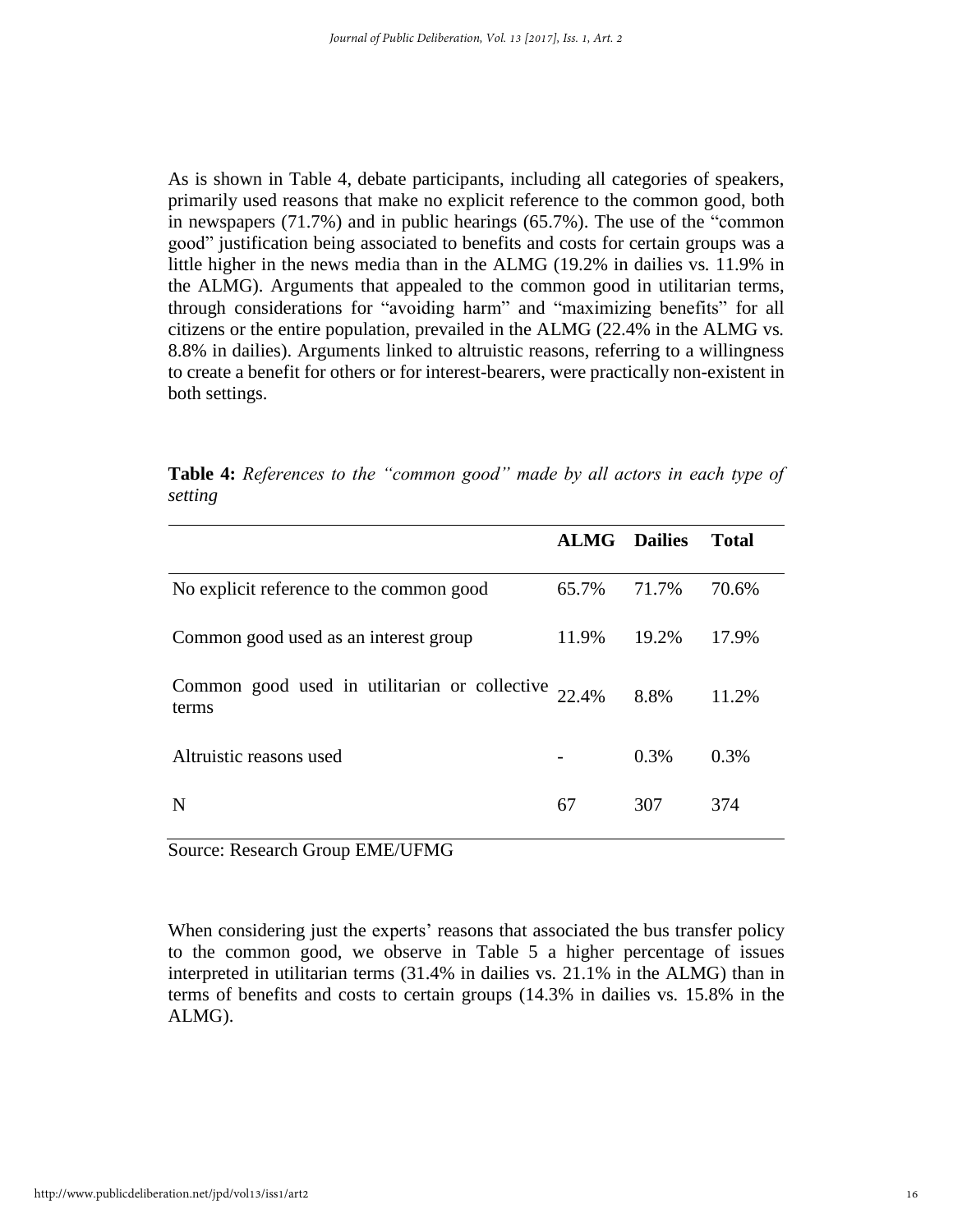|                                           | <b>ALMG</b> | <b>Dailies</b> | <b>Total</b> |
|-------------------------------------------|-------------|----------------|--------------|
| Generally no "common good"                | 63.2%       | 54.3%          | 57.4%        |
| "Common good" for an interest group 15.8% |             | 14.3%          | 14.8%        |
| "Common good" in utilitarian terms        | 21.1%       | 31.4%          | 27.8%        |
| N                                         | 19          | 35             | 54           |

**Table 5:** *Experts' references to the "common good" in each type of setting* 

 $\chi^2(2, N = 54) = 0.67, p = .72$ 

Source: Research Group EME/UFMG

*Level of justification*. In the general debate, we found that participants more often used arguments with inferior levels of justification (with just a single reason) in both settings, appearing in nearly half of the samples analysed (see Table 6).

| Table 6: Justification levels by experts and non-experts in each type of setting |  |  |  |
|----------------------------------------------------------------------------------|--|--|--|
|----------------------------------------------------------------------------------|--|--|--|

| <b>ALMG</b> |                |       | <b>Dailies</b> |                |              |
|-------------|----------------|-------|----------------|----------------|--------------|
|             | Non-           |       |                | Non-           |              |
|             | experts        |       |                | <b>Experts</b> | <b>Total</b> |
| 2.1%        | 5.3%           | 3.0%  |                | 3.3%           | 2.9%         |
| 52.1%       | 15.8%          | 41.8% | 28.6%          | 49.6%          | 47.2%        |
| 22.9%       | 42.1%          | 28.4% | 57.1%          | 36.4%          | 38.8%        |
| 22.9%       | 36.8%          | 26.9% | 14.3%          | 10.7%          | 11.1%        |
| 48          | 19             | 67    | 35             | 272            | 307          |
|             | <b>Experts</b> |       | <b>Total</b>   | <b>Experts</b> |              |

Source: Research Group EME/UFMG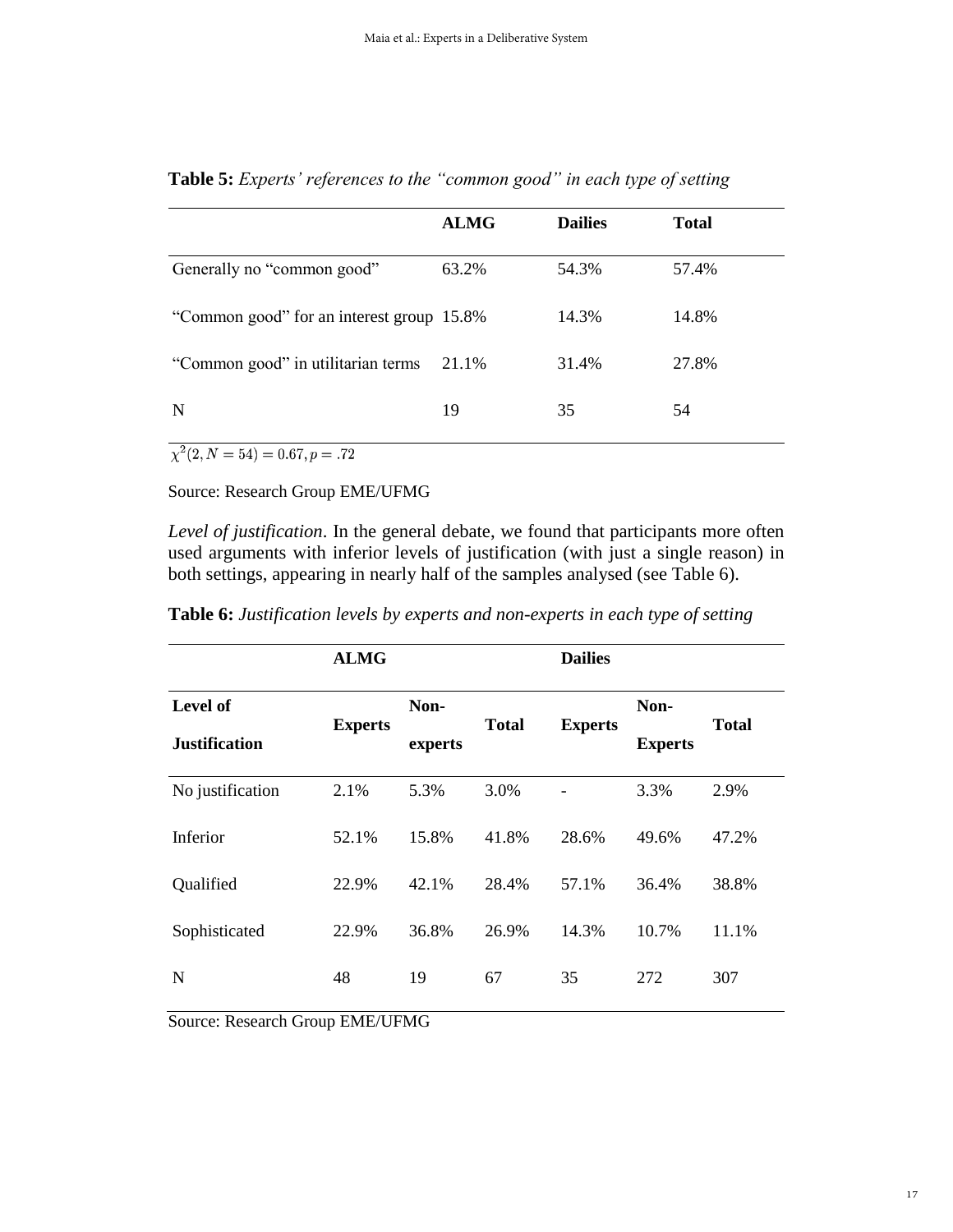The experts used more qualified and sophisticated levels of argumentation as compared to non-expert speakers in both settings (see Table 6). The volume of experts' demands without any justification was very low in the ALMG (5.3%) as well as in dailies (0%). Arguments articulated through less complex reasons (inferior and qualified reasons) were more frequent in newspapers (85.7%) than in the public hearings (57.9%); and arguments with a "superior" level of justification were more frequent in the ALMG hearings than in the media (36.8% in the ALMG vs*.* 14.3% in dailies).

*Reciprocity.* Table 7 shows that the reciprocity level in the ALMG hearings was low (31.6%); but it was much higher than for the newspapers  $(3\%)$ .<sup>4</sup> In addition, one might notice that the level of ignored counter-arguments was significantly high<sup>5</sup>, both in the public hearings (68.4%) and in the news media (97.7%).

|                                                            | <b>ALMG</b> Dailies |       | <b>Total</b> |
|------------------------------------------------------------|---------------------|-------|--------------|
| Counter-arguments ignored                                  | 68.4%               | 97.0% | 86.5%        |
| Counter-arguments included, but depreciated<br>or rebutted | 15.8%               |       | 5.8%         |
| Counter-arguments included, but neutral                    | 15.8%               | 3.0%  | 7.7%         |
| N                                                          | 19                  | 33    | 52           |

| Table 7: Experts' levels of reciprocity in each type of setting |  |
|-----------------------------------------------------------------|--|
|-----------------------------------------------------------------|--|

Source: Research Group EME/UFMG

<u>.</u>

<sup>4</sup> In line with Siegel and Castellan (2006, p. 147), it is possible to claim statistical significance for the chi-square test since Table 7 is 2 x 2 with  $r > 2$  and none of the expected frequencies below 1.<br>We detected

<sup>5</sup> We detected that there was no counter-argument included and valued in the collected sample.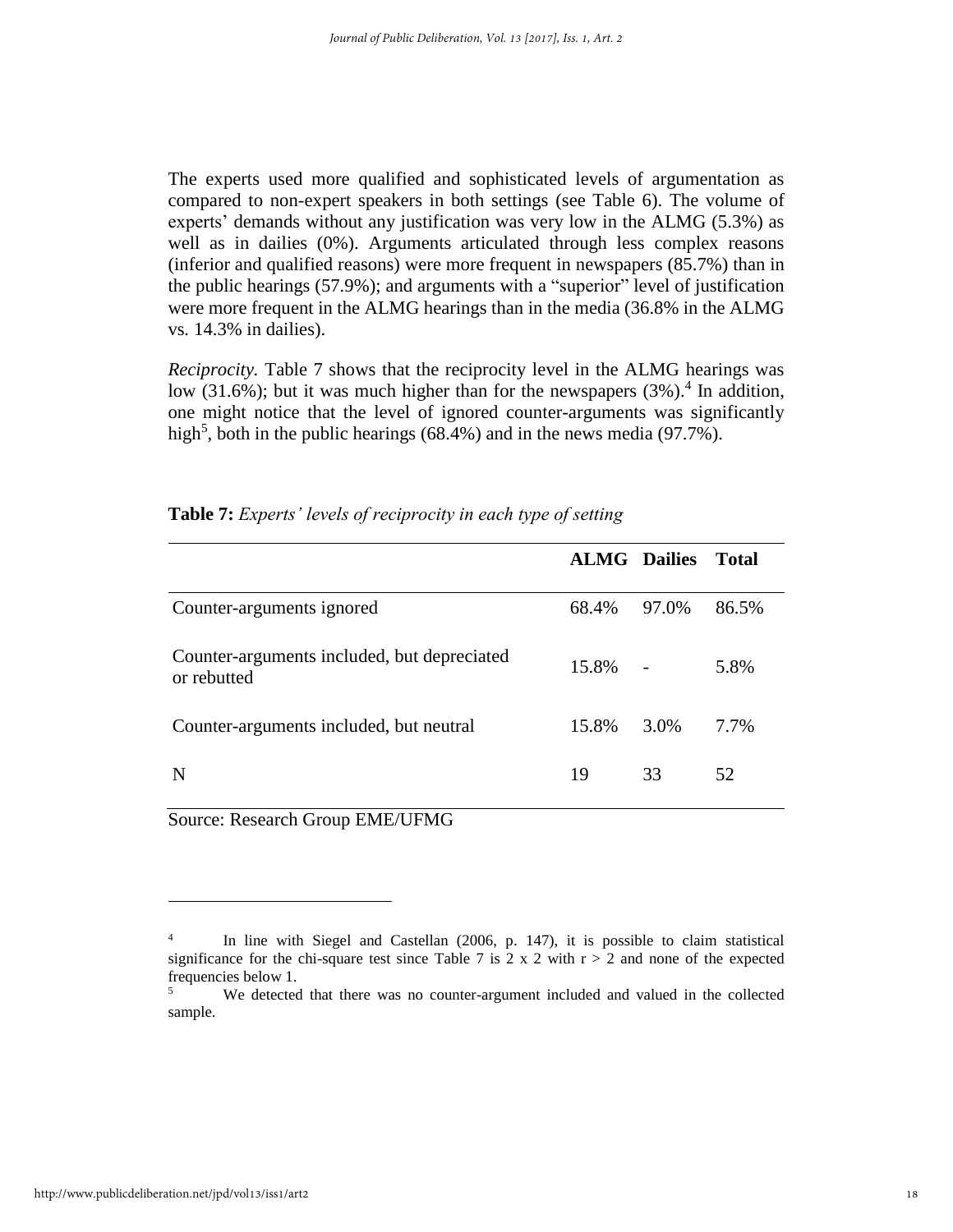#### **Discussion**

#### *Inclusion in the debate and plurality of views*

The battle over science can be played out across different arenas. The first research question asked whether there are different speakers in the debate at stake as well as competing views in both public hearings and news media content. We also inquired into the experts' positions in the controversy at stake. Rather than individual experts, our study examines the expert category as a whole<sup>6</sup>.

Our analysis shows that there was a plurality of speakers in both settings, and the debate was configured by conflicting views and values in both arenas. The public hearing settings were mostly hostile to the local government's bill of law proposal. The fact that the vast majority of participants and experts from the Public Attorney's Office and *BHTrans* (the largest group within the expert community) were against the bus station relocation suggests there was internal conflict among governmental institutions. It is then plausible to assume that transit professionals as well as organized interests of local residents and district leaders reacted against the government's bill proposal, by putting forward opposing perspectives and attempting to exert political pressure in the legislative hearings.

In the civic arena of the mass media, the majority of sources favored the bus station transfer, and most experts' quotes congruently approved this policy proposal in news stories. Arguably, there might have been an effort by journalists to select experts' comments to enhance a favorable standpoint to the policy at stake. Yet, the media material presented a more balanced share between pro and con positions than the ALMG. This can be explained by the fact that Brazilian news media organizations, like the US model of journalism, tend to emphasize an internal diversity of reporting, by providing contrasting perspectives in the news (Albuquerque, 2012; Hallin & Mancini, 2004; Norris, 2000). The typical mainstream news pieces tend to present both sides of the dispute, balancing policy proposals.

Thus far, our findings suggest that the debate had different majoritarian positions in the selected settings; contending parties were able to articulate different discoursestoward the bustransfer bill; and the preponderant position was supported by the majority's group of experts in both forums. Yet, inclusion of diverse experts'

<u>.</u>

<sup>&</sup>lt;sup>6</sup> The four categories of experts defined in the codebook – professionals working in transit organizations; transit consultants and academics working in this field; experts from exact areas; experts from the Humanities and Social Sciences – were clustered into only one group.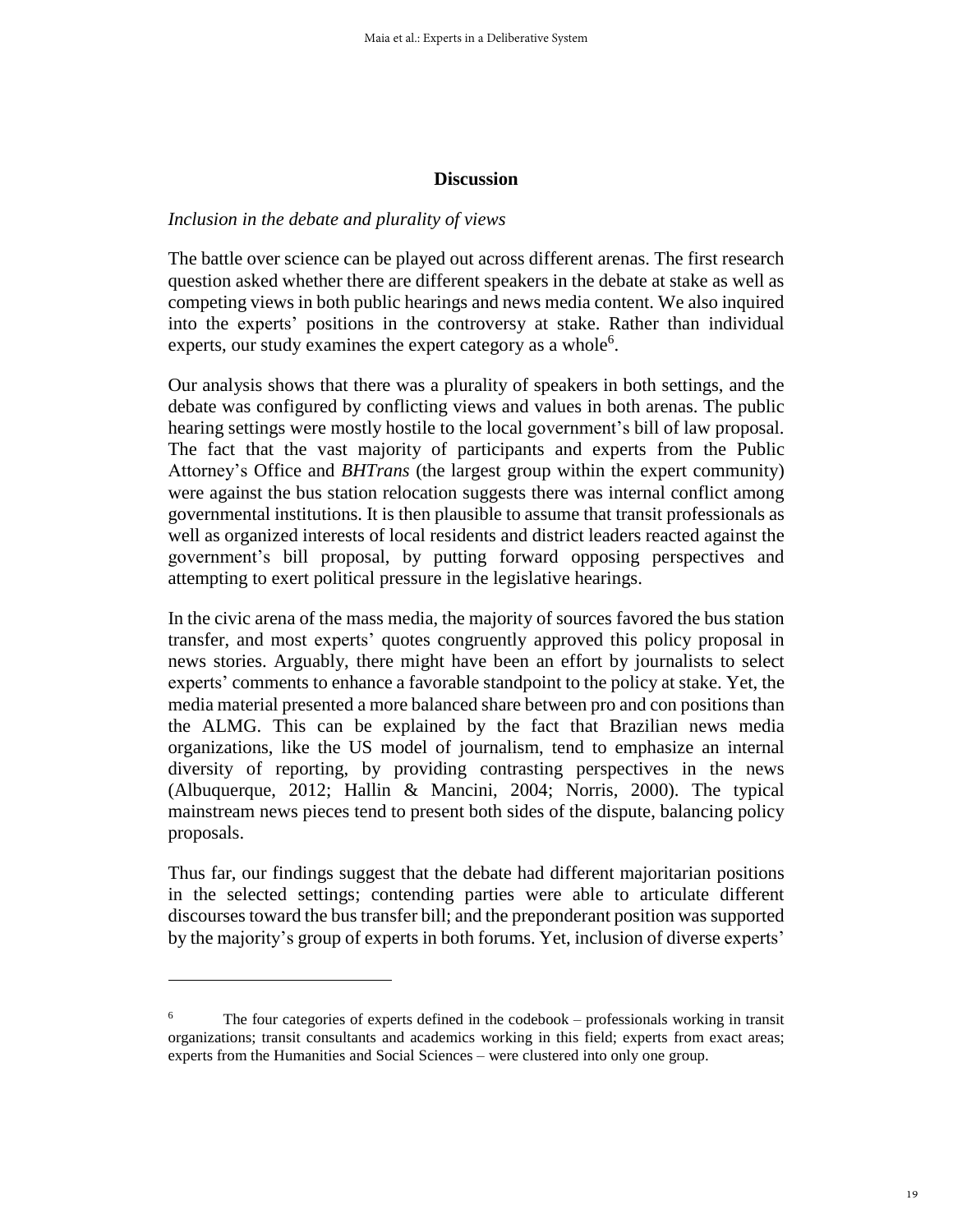insights from multiple disciplines and types of evidence existed.

#### *Reason-giving*

Our second research question inquired into the type of arguments experts convey in public hearings and mediated comments. Our findings show that experts' reasongiving was quite similar in both environments. During the advisory processes for the public hearings, as well as in comments in the news media, experts provided a set of information and formulated their concerns primarily as technical issues (57.9% in the ALMG and 76.5% in dailies). Technical arguments against the bus station relocation reinforced the lack of infra-structure of the Calafate district; illegalities concerning the bill of law; an absence of impact studies on the proposed policy; as well as indications that such an enterprise would not solve the traffic problem in the city center. This type of argument in favor of the policy at stake stressed the tactical facilities present at the chosen location (such as access to several highways); the new bus station's design, including terminal capacity, platforms and utilities; and evidence supporting the diagnosis that the policy proposal would promote rapid-transit flux in the city center.

Previous studies have shown that political elites and policy-makers can use science to advance their own agendas by claiming that technical knowledge is neutral and can be separated from politics (Bäckstrand, 2003; Brown, 2014; Pielke, 2007). In our study, it may come as a surprise that, overall, speakers mostly invoked technical issues and practical needs in both settings. Even ordinary citizens and regional leaders, who vocalized the majority of value-based arguments, appealed to technicalities to defend their views. Journalists, who are usually not expected to inject their own thinking and judgments into news pieces due to professional norms of objectivity, chiefly used technical and factual knowledge to build news stories. These results support the argument that journalists need "compensatory legitimation" derived from the authority of experts if they want to tacitly advance interpretation in a preferred direction (Albæk, 2011;, see also Weiler, 1983). However, further examination complicates this assessment in several ways.

Since all categories of speakers used specialized discourses to pursue their interests, we can argue, in line with Pielke (2007), that science by providing an "excess of objectivity" can support actors who appeal to conflicting positions as well as those who do not want to make difficult decisions. To gain clearer insight into how experts attempted to justify policy, we investigated how technical arguments are (politically speaking) connected to policy options and their outcomes.

Our results suggest that experts operated like Pure Scientists and Science Arbiters (Pielke, 2007), as they preferred to present diagnosis in technical terms in their field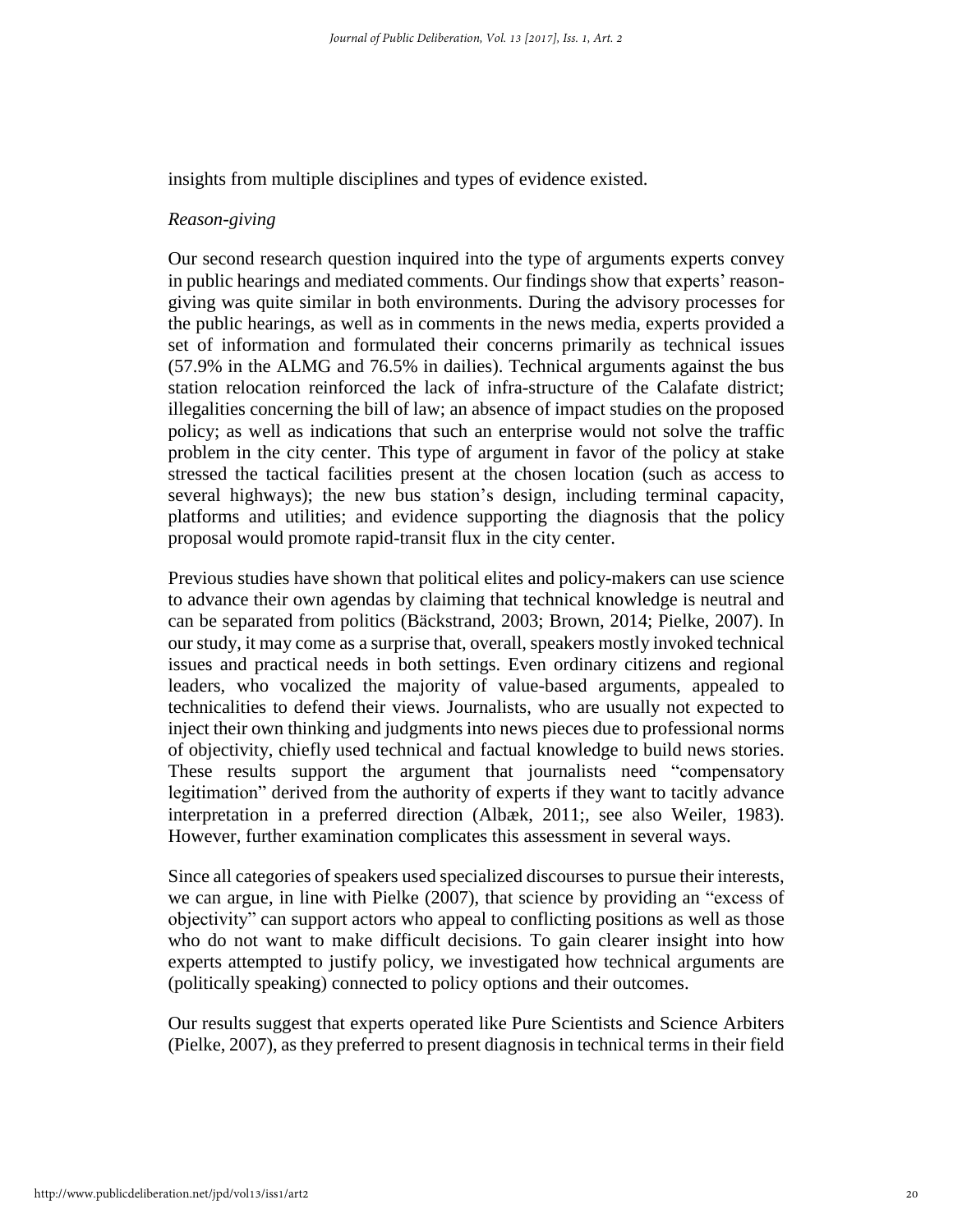of expertise, even if they disagreed with some of the bus station bill of law's points. As compared to other actors, they presented the highest share of balanced arguments, combining technical input and social values (36.8% in the ALMG and 17.6% in dailies). They rarely expressed arguments with social appeal alone, i.e. reasons-related issues like social benefits or harm to the region, housing, land devaluation, the geographical district's symbolic value and so forth. The volume of arguments referring to benefits or costs for specific groups was equally low in both settings (15.8% in the ALMG and 14.3% in dailies).

However, we found some nuances in experts' expressions in distinct contexts. Particularly in the public hearings, experts tended to avoid interfering with the government organizations' decisions. In reading the ALMG transcripts, we found that professionals working in transit organizations were more prone to defend the projects of the companies they were connected to (especially *BHtrans* – with jurisdiction over traffic in the state capital's greater metropolitan region – or some state institutions) than in the news media. It is feasible to assume that experts never placed the companies they worked for in embarrassing situations; and they were also aware of the costly implications of contesting their superiors.

The experts' type of reason with appeals to the common good, interpreted as benefits or costs faced by the entire population, was more frequent in the news media (31.4% in dailies vs. 21.1% in the ALMG). In this case, we found a statistically significant difference. This result can first be explained by the expected role of the news media to cover issues of public concern in democratic systems. The media reports on developments that are likely to interfere, both positively and negatively, with the citizens' welfare (Esser & Strömbäck, 2014; Gurevitch & Blumler, 1990). Second, our findings are congruent with an empirical analysis of the use of experts as sources in the news over time (Albæk, 2011), which demonstrates that researchers increasingly comment on political matters and issues of public concern placed in the political agenda by politicians, parties and interest groups; and communicate research results much less than in the past (Albæk, 2011; Norris, 2000).

Regarding the level of justification, we observed that overall arguments without any justification were rare in both environments; and the category of experts provided more elaborate arguments than all other speakers. Our analysis shows that there are more sophisticated and well-developed arguments in the ALMG, but the quality of argumentation did not decrease dramatically in the mass media, in the ways one might expect (Chambers, 2009; Christiano, 2012). Over 45 percent of experts' arguments presented good levels of justification (qualified and sophisticated) in the ALMG (45.8%) as well as in the newspapers (47.1%). In our case, the need to produce information in an accessible format to a broader audience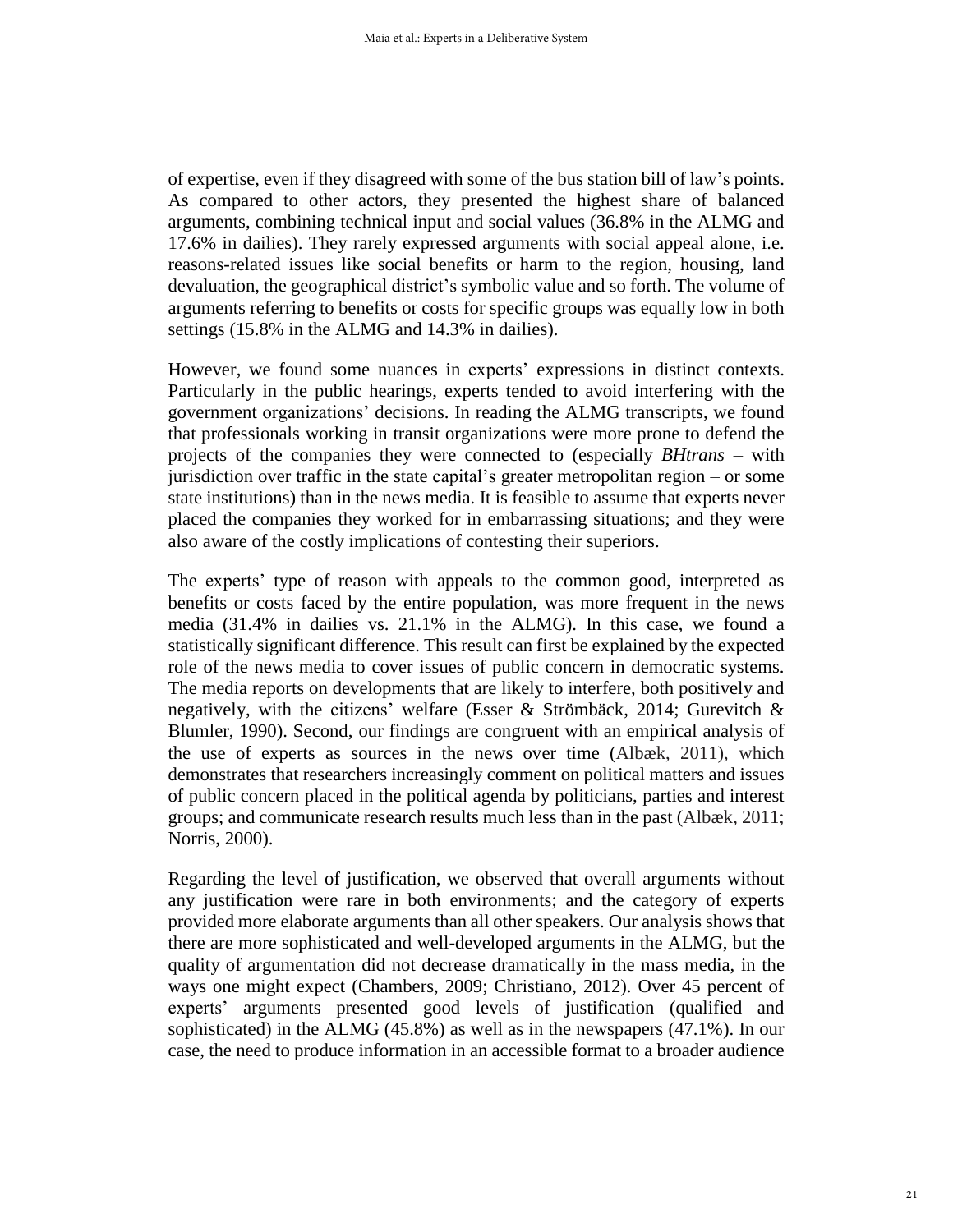(i.e., to publics with different backgrounds, interests and cognitive skills) or the strategical use of information under the glare of publicity by interested actors did not produce shallower arguments in the media.

#### *Discursive Accountability*

This study's third research question addresses whether experts openly engage with conflicting views and whether there are differences on how experts incorporate opposing arguments (in a degraded, neutral or valued way) in both the public hearings and the news media. Our analysis indicates that experts typically did not reveal their personal preferences in public hearings or in their published opinions, as already mentioned; and they avoided explicitly venturing into social conflicts or moral disagreements. In both settings, professionals working in transit organizations, transit consultants and academics in this field typically ignored counter-arguments and they did not incorporate conflicting opinions into their own argumentation. They usually were not politically accountable when confronted with other interests and goals for society.

Although experts were mostly unresponsive to those who challenged their professional knowledge, the lack of accountability of individual experts may not be deeply disappointing to deliberative purposes. As would be expected from minipublic studies, participation of experts can contribute to an increase in the quality of justification of debate (Fishkin, 2009; see also Gastil et al., 2012). Our qualitative analysis showed that experts made valuable contributions to the advisory debate in the public hearings as well as in their comments to the media: they provided useful information on several aspects of the bus station's relocation; clarified more opaque and counterintuitive issues; tested methods or assessed problems within the proposed policy; and diagnosed unexpected complications related to the project. Even if most experts did not directly respond to adversarial views and judgments — and thus avoided becoming personally engaged in political controversies in both settings — several speakers resorted to these actors' arguments to defend positions across ideological lines and particular interests.

If we do not expect experts to perform the role of "ideal deliberators," these agents' lack of discursive accountability may not be harmful for deliberation, when seen from a systemic approach. It may be sufficient that they provide information to help deliberators understand the associations between different choices, their sideeffects and outcomes. Since experts usually enjoy a higher degree of authority than other deliberators (and they can easily use their knowledge to impose their pointsof-view on others), their hesitance at giving decisive answers may contribute to debate participants reflecting on the issues for themselves (Brown, 2014; Fishkin, 2009). While retaining a core emphasis on specialized knowledge, debate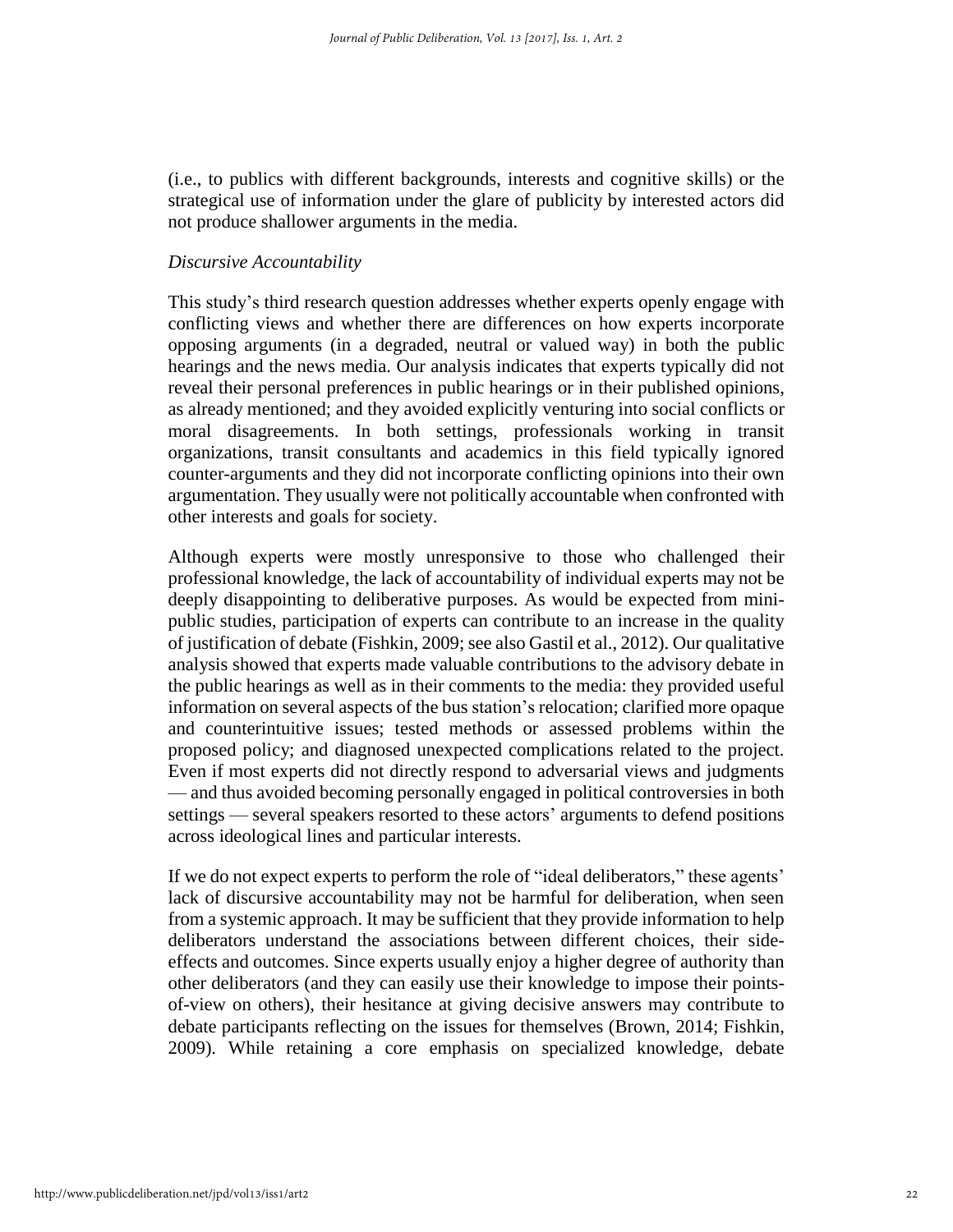participants — by learning that experts disagree — may feel freer to discuss the aims of society or trade-offs among aims, either during face-to-face meetings or mediated communication.

#### **Conclusion**

In this article, we assume that experts can play distinct roles within a deliberative system. We sought to assess the role of experts in deliberation in two arenas that enable public communication. What does this research entail for a systemic approach to deliberation?

First, thinking in terms of a system makes us more sensitive to inquire into complexities in the nature of forums, practices and communicative processes in different spaces within society. This study urges caution to consider speakers' accessibility, building of arguments and discursive accountability in each particular situation (Bächtiger & Wegmann, 2014; Dryzek & Hendriks, 2012; Elstub & Mclaverty, 2013, 2014; Maia, 2012; Mansbridge et al., 2012; Mendonça, 2016; Neblo, 2015). In empirical terms, this study has contributed by showing that experts played a fairly similar role at micro and macro levels, in spite of facing different conditions to have a voice and advance certain interests. Experts in the legislative hearings as well as in mediated comments provided informed prospects about policy-making choices and their possible social consequences, but did not define their preferences. Although arguments related to social appeals and the common good were more frequent in the media quotes, which are addressed to large audiences, experts rarely referred to benefits or costs for specific groups. Experts typically presented good levels of justification for their claims in both settings; and they avoided becoming personally engaged in adversarial disputes.

Second, the system-level perspective enables us to interpret research findings in a broader way, in order to investigate how system components relate to larger dynamics of deliberation. To start with, in our case, a linear model of analysis of a single forum would not grasp the preponderance of con-position within the debate in one setting (public hearings) and pro-position in another (news media). Insofar as there are usually multiple participants with conflicting interests involved in any issue in complex and pluralistic societies, contestation and struggle among and between different interest groups, political parties and ordinary citizens may assume different configurations in distinct settings.

In more specific terms, a systemic approach provides a better outlook for duelling experts' diagnoses, recommendations and insights. Our findings reveal that experts in public hearings as well as in their published comments operated more as Pure Scientists and Science Arbiters*.* The role of Honest Brokering of Policy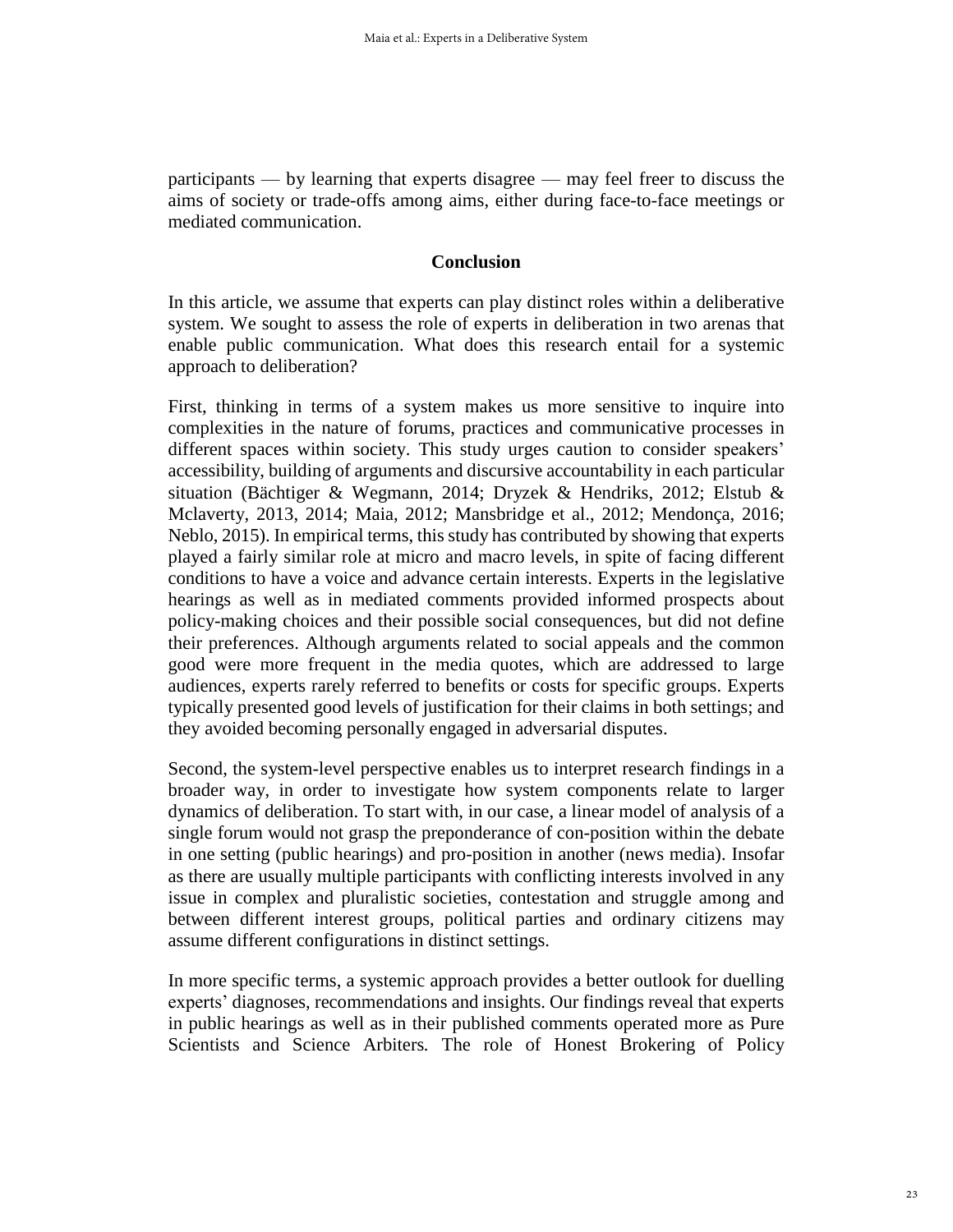Alternatives seems rather utopian to be performed by singular individuals. Yet, our findings suggest that expertise to brokering policy options can be better achieved at a system level, i.e., when we take a broader perspective to conceive "a collection of experts working together with a range of views, experiences, and knowledge" (Pielke, 2007, p.3). When there is high political strife and controversy about different courses of action, it is neither plausible nor desirable that a single group of experts motivates the entire public to embrace its position (Brown, 2014).

Lastly, this article has provided some general insights into how communication between experts and the public is attained in practical situations, in micro as well as in macro forums. In theoretical terms, this study largely corroborates the view that expertise never answers basic moral and political questions (Gutmann & Thompson, 1996; Habermas, 1996) and those pursuing distinct lines of action, in a situation of political controversy and uncertainty, can rely on different types of expertise (Bäckstrand, 2003; Brown, 2014; Pielke, 2007). Here the systemic approach allows us to envisage multiple chains of "translators" to produce intelligibility of expert considerations for citizens and vice-versa, as advocated by Christiano (2012) and Fischer (2009). One key argument of this article was that a variety of political representatives, interest groups, journalists, civic associations and ordinary citizens used technical arguments to support these sectors' interests, in micro and macro arenas alike. Arguably, these multiple actors' attempts to frame and re-frame expert knowledge across different settings with distinct political goals might help to expand and clarify policy choices at a system level.

This research has several limitations. Since only two settings were examined, we cannot of course say how experts behaved in the debate at stake in other spheres within the national context. We limited ourselves to analyzing "published opinions," and future research might develop a full-fledged analytical framework to examine journalists' interactions with their sources in diverse contexts of the political system. Future studies might extend the comparative analysis to debates in parliaments or forums organized by activists or discussions in online platforms, for instance. How experts participate in deliberation across different subject matters or policy conflicts could be assessed. Experts might well play a different role in other issues and feel compelled to engage discursively with different groups in society. The development of a broader systemic analytical framework is a challenge for future research. We do, however, believe this challenge is worth pursuing.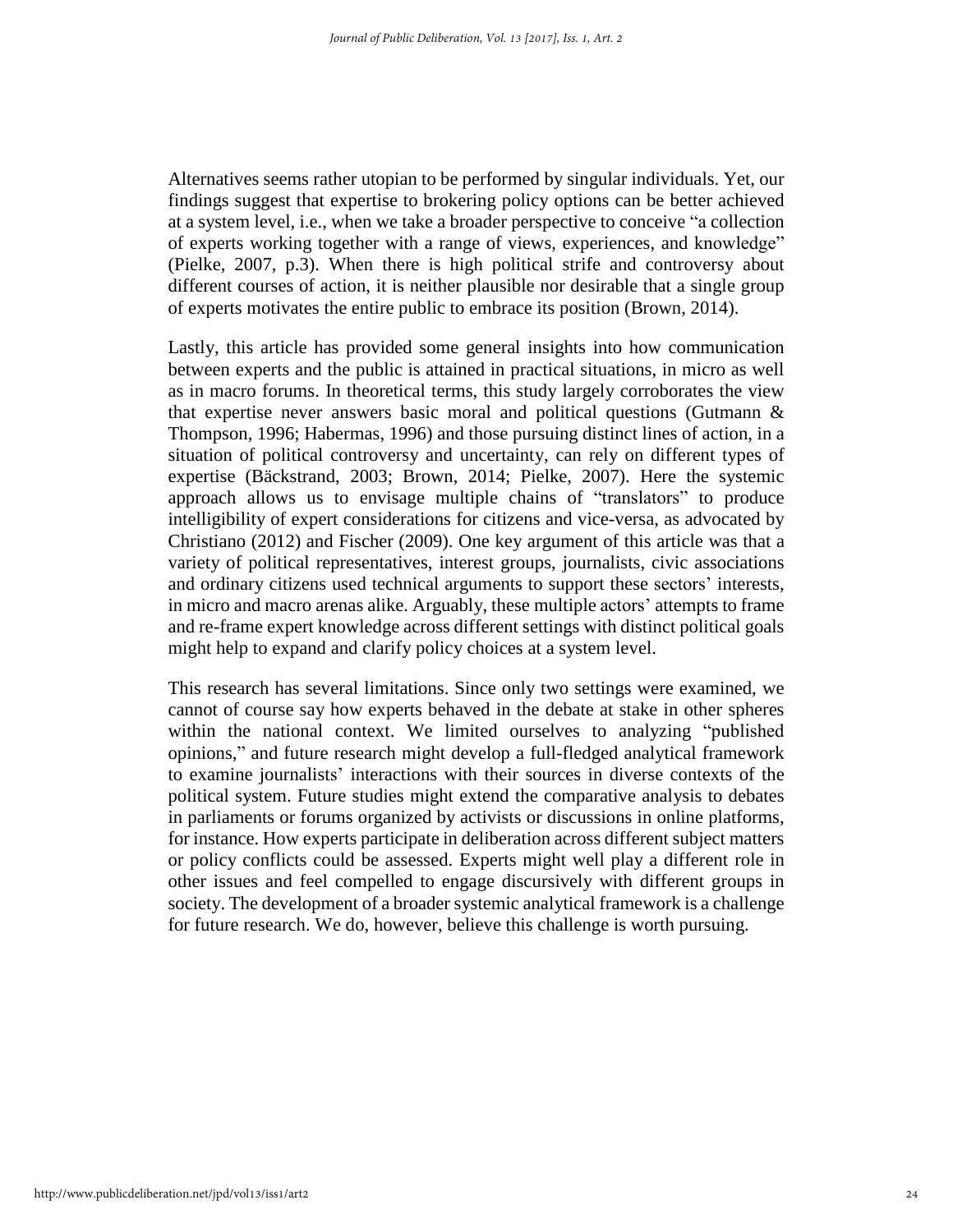#### **References**

- Albæk, E. (2011). The interaction between experts and journalists in news journalism. *Journalism, 12*(3), 335-348.
- Albuquerque, A. (2012). On models and margins: Comparative media models viewed from a Brazilian perspective. In D. C. Hallin & P. Mancini (Eds.), *Comparing media systems beyond the western world* (pp. 72-95). Cambridge, MA: Cambridge University Press.
- Avritzer, L. (2009). *Participatory institutions in democratic Brazil*. Baltimore, MD: The Johns Hopkins University Press.
- Baber, W. F., & Bartlett, R. V. (2002, November). *Expertise, adjudication, and the redemption of rhetoric*. Paper presented at the Annual Meeting of the Southern Political Science Association, Savannah, GA.
- Bächtiger, A., & Wegmann, A. (2014). 'Scaling up' deliberation. In S. Elstub & P. Levine (Eds.), *Deliberative democracy: Issues and cases* (pp. 118-135). Edinburgh, Scotland: Edinburgh University Press.
- Bäckstrand, K. (2003). Civic science for sustainability: Reframing the role of experts, policy-makers and citizens in environmental governance. *Global Environmental Politics, 3*, 24-41.
- Bohman, J. (2000). The division of labor in democratic discourse: Media, experts and deliberative democracy. In S. Chambers & A. Costain (Eds.), *Deliberation, democracy and the media* (pp. 47-64). New York: Rowman & Littlefield Publishers.
- Brewer, P. R., & Sigelman, L. (2002). Political scientists as color commentators: Framing expert commentaries in media campaign coverage. *Press Politics*, *7*(1), 23-35.
- Brown, M. B. (2014). Expertise and deliberative democracy. In S. Elstub & P. Mclaverty (Eds.), *Deliberative democracy: issues and cases* (pp. 50-68). Edinburgh, Scotland: Edinburgh University Press.
- Buttny, R. (2010). Citizen participation, metadiscourse and accountability: A public hearing on a zoning change for Wal-Mart. *Journal of Communication, 60*, 636-659.

Chambers, S. (2005). Measuring publicity's effects: Reconciling empirical research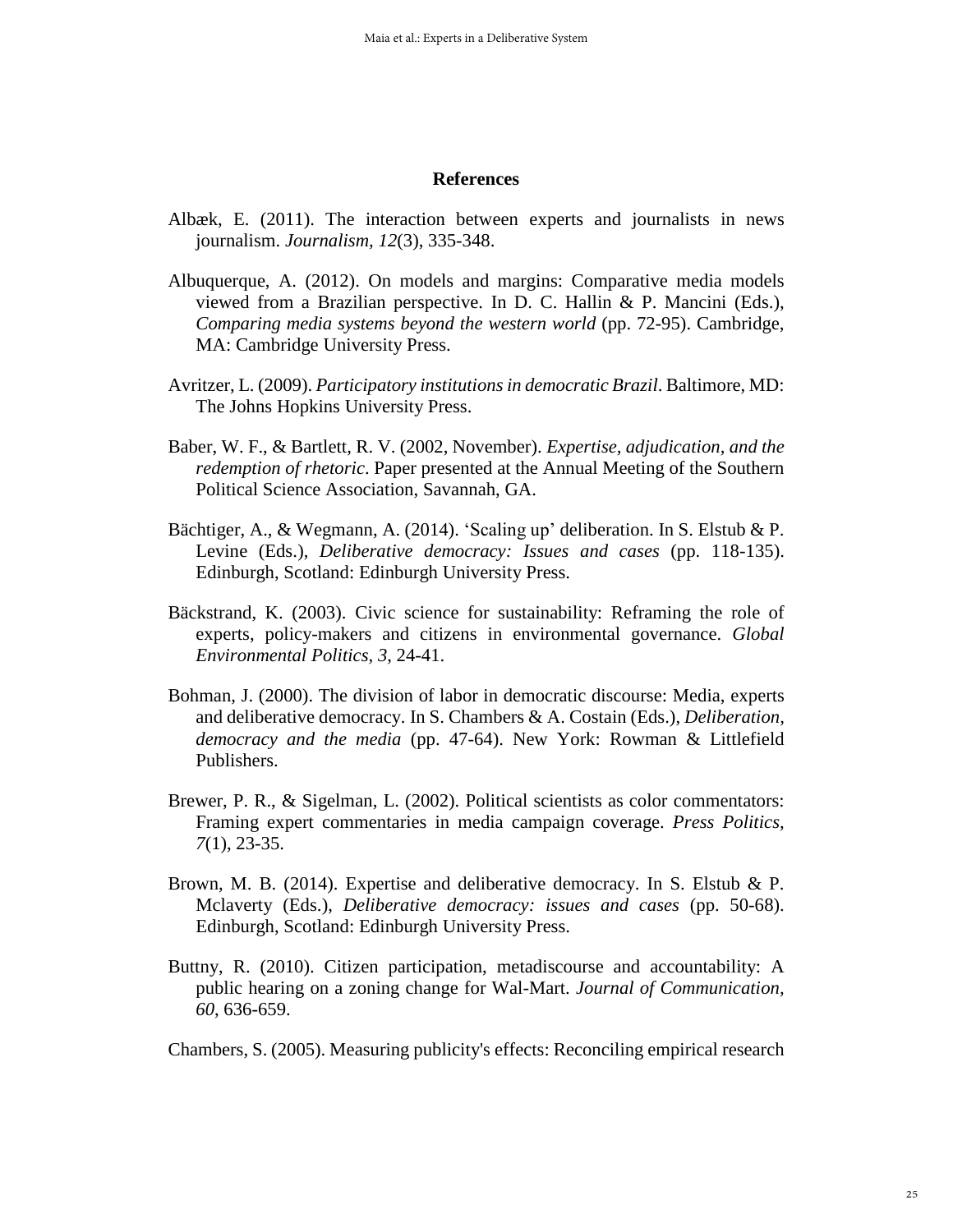and normative theory. *Acta Politica, 40*, 255-266.

- Chambers, S. (2009). Rhetoric and the public sphere: Has deliberative democracy abandoned mass democracy? *Political Theory, 37*, 323-350.
- Chambers, S. (2012). Deliberation and mass democracy. In J. Parkinson & J. Mansbridge (Eds.), *Deliberative systems: Deliberative democracy at the large scale* (pp. 52-71). Cambridge, MA: Cambridge University Press.
- Christiano, T. (2009). *Rational deliberation among experts and citizens*. Tucson, AZ: University of Arizona.
- Christiano, T. (2012). Rational deliberation among experts and citizens. In J. Parkinson & J. Mansbridge (Eds.), *Deliberative systems: Deliberative democracy at the large scale* (pp. 27-51). Cambridge, MA: Cambridge University Press.
- Costa, L. B., Koyama, M. A. H., Minuci, E. G., & Fischer, F. M. (2003). Morbidade declarada e condições de trabalho: O caso dos motoristas de São Paulo e Belo Horizonte. *São Paulo em Perspectiva, 17*, 54-67.
- Dahlgren, P., & Sparks, C. (1993). *Communication and citizenship: Journalism and the public sphere in the new media age*. London: Routledge.
- Dryzek, J. S., & Hendriks, C. (2012). Fostering deliberation in the forum and beyond. In F. Fischer & H. Gottweis (Eds.), *The Argumentative Turn Revisited: Public Policy as Communicative Practice* (Kindle location 564 of 8327). Durham, NC: Duke University Press. Kindle Edition.
- Elstub, S., & McLaverty, P. (2013). *Ten issues for a deliberative system*. Paper presented in APSA 2013 Annual Meeting.
- Elstub, S., & McLaverty, P. (Eds.) (2014). *Deliberative democracy: Issues and cases*. Edinburgh, Scotland: Edinburgh University Press.
- Esser, F., & Strömbäck, J. (2014). *Mediatization of politics: Understanding the transformation of Western democracies*. Hampshire, England: Palgrave Macmillan.
- Ferree, M. M., Gamson, W. A., Gerhards, J., & Rucht, D. (2002). *Shaping abortion discourse: Democracy and the public sphere in Germany and the United States*. Cambridge, England: Cambridge University Press.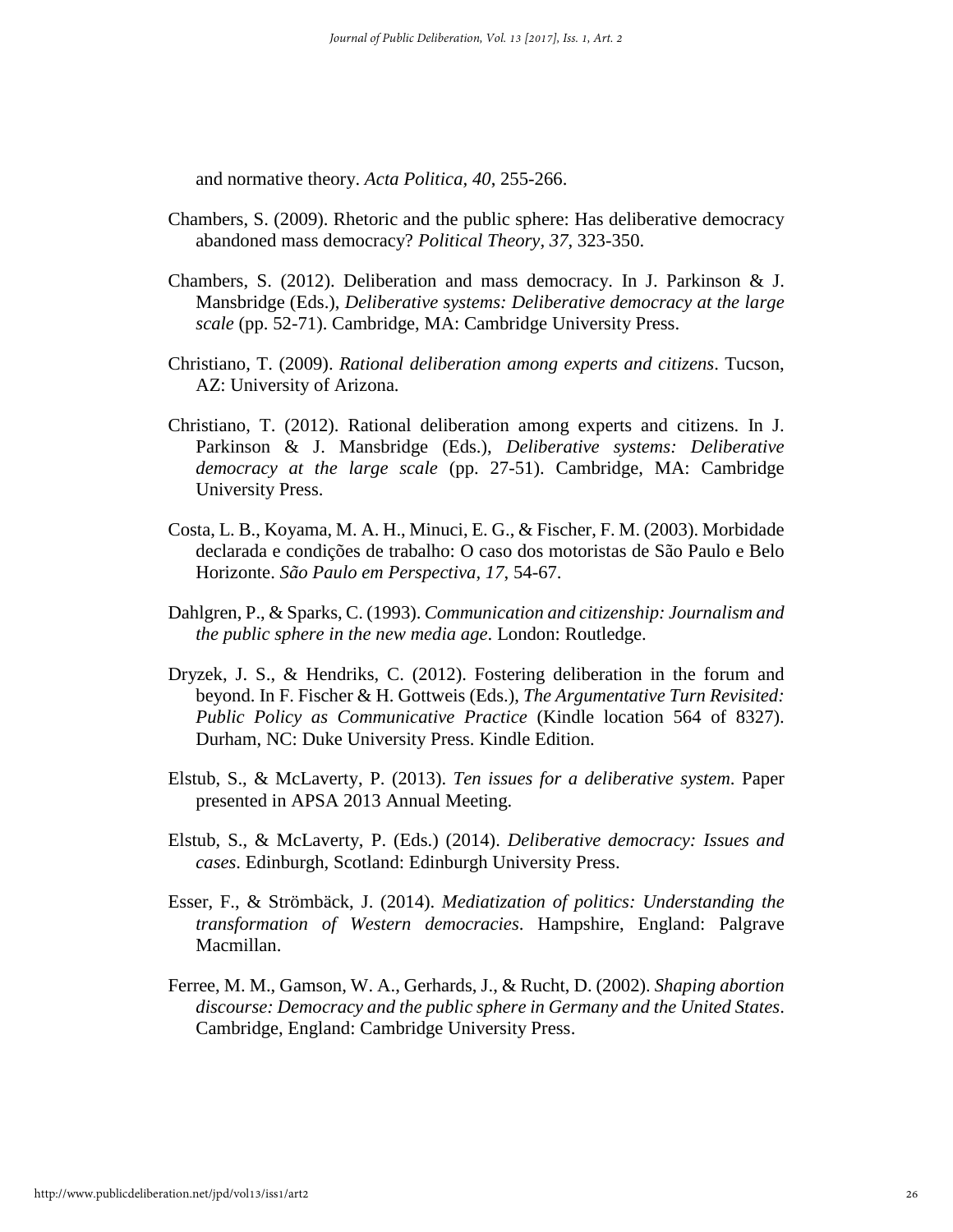- Fischer, F. (2000). *Citizens, experts, and the environment: The politics of local knowledge*. Durham, NC, and London: Duke University Press.
- Fischer, F. (2004). Professional expertise in a deliberative democracy: Facilitating participatory inquiry. *The Good Society, 13*, 21-27.
- Fischer, F. (2009). *Democracy & expertise: Reorienting policy inquiry*. New York: Oxford University Press.
- Fishkin, J. S. (2009). *When the people speak: deliberative democracy and public consultation*. Oxford, England: Oxford University Press.
- Fossum, J. E., & Schlesinger, P. R. (Eds.). (2007). *The European Union and the public sphere: A communicative space in the making?*. New York: Routledge.
- Gastil, J. (2008). *Political communication and deliberation*. London: Sage Publications.
- Gastil, J., & Levine, P. (2005). *The deliberative democracy handbook: Strategies for effective civic engagement in the 21st century*. San Francisco: Jossey-Bass.
- Gastil, J., Nabatchi, T., Weiksner, G. M., & Leighninger, M. (2012). *Democracy in motion: Evaluating the practice and impact of deliberative civic engagement*. Oxford, England: Oxford University Press. Kindle Edition.
- Goodin, R. (2005). Sequencing deliberative moments. *Acta Politica, 4*, 182-196.
- Grönlund, K., Bächtiger, A., & Setälä, M. (Eds.) (2014). *Deliberative mini-publics: involving citizens in the democratic process*. Colchester, England: ECPR Press.
- Gurevitch, M., & Blumler, J. G. (1990). Political communication systems and democratic values. In J. Lichtenberg (Ed.), *Democracy and the mass media* (pp. 24-35). Cambridge, England: Cambridge University Press.
- Gutmann, A., & Thompson, D. (1996). *Democracy and disagreement*. Cambridge, MA: Harvard University Press.
- Habermas, J. (1991). *The structural transformation of the public sphere: An inquiry into a category of bourgeois society*. Cambridge, MA: MIT Press.
- Habermas, J. (1996). *Between facts and norms*. Cambridge, MA: MIT Press.
- Habermas, J. (2006). Political communication in media society: Does democracy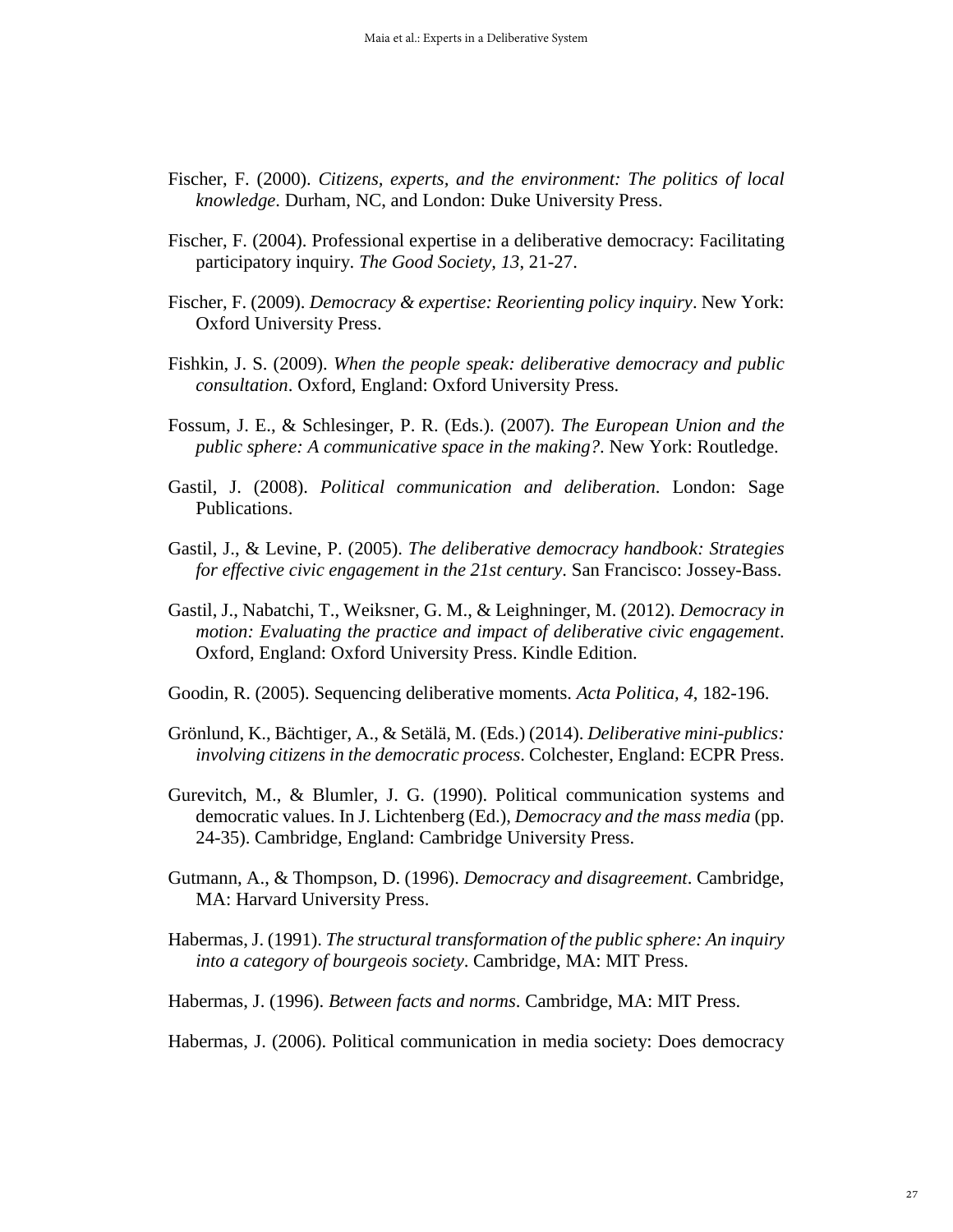still enjoy an epistemic dimension? *Communication Theory, 16*(4), 411-426.

- Hallin, D. C., & Mancini, P. (Eds.). (2004). *Comparing media systems*. Cambridge, MA: Cambridge University Press.
- Hayes, A. F., & Krippendorff, K. (2007). Answering the call for a standard reliability measure for coding data. *Communication Methods and Measures, 1*, 77-89.
- Maia, R. C. M. (2012). *Deliberation, the media and political talk.* New York: Hampton Press.
- Maia, R. C. M. (forthcoming). Deliberative media. In A Bächtiger, J. Dryzek, J. Mansbridge, & M. Warren (Eds.), *Oxford Handbook of Deliberative Democracy*. Oxford: Oxford University Press
- Mansbridge, J. et al. (2012). A systemic approach to deliberative democracy. In J. Parkinson & J. Mansbridge (Eds.), *Deliberative systems: Deliberative democracy at the large scale* (pp. 1-26). Cambridge, MA: Cambridge University Press.
- Mendonça, R. F. (2016). Mitigating systemic dangers: The role of connectivity inducers in a deliberative system, *Critical Policy Studies*, *10*(2), 171-190.
- Neblo, M. A. (2015). *Deliberative democracy between theory and practice*. Cambridge, MA: Cambridge University Press.
- Neto, M. (2009). A gestão do trânsito pelos municípios. In Associação Nacional de Transportes Públicos (Ed.), *Trânsito no Brasil: Avanços e desafios* (pp. 12- 20). Brasília, DF: ANTP.
- Niemeyer, S. (2014). Scaling up deliberation to mass publics: Harnessing minipublics in a deliberative system. In K. Grönlund, A. Bächtiger & M. Setälä (Eds.), *Deliberative mini-publics: involving citizens in the democratic process* (pp. 157-156). Colchester, England: ECPR Press.
- Norris, P. (2000). *A virtuous circle: Political communications in postindustrial societies*. Cambridge, MA: Cambridge University Press.
- Page, B. (1996). *Who deliberates? Mass media in modern democracy*. London: University of Chicago Press.
- Parkinson, J. (2006). *Deliberating in the real world: Problems of legitimacy in*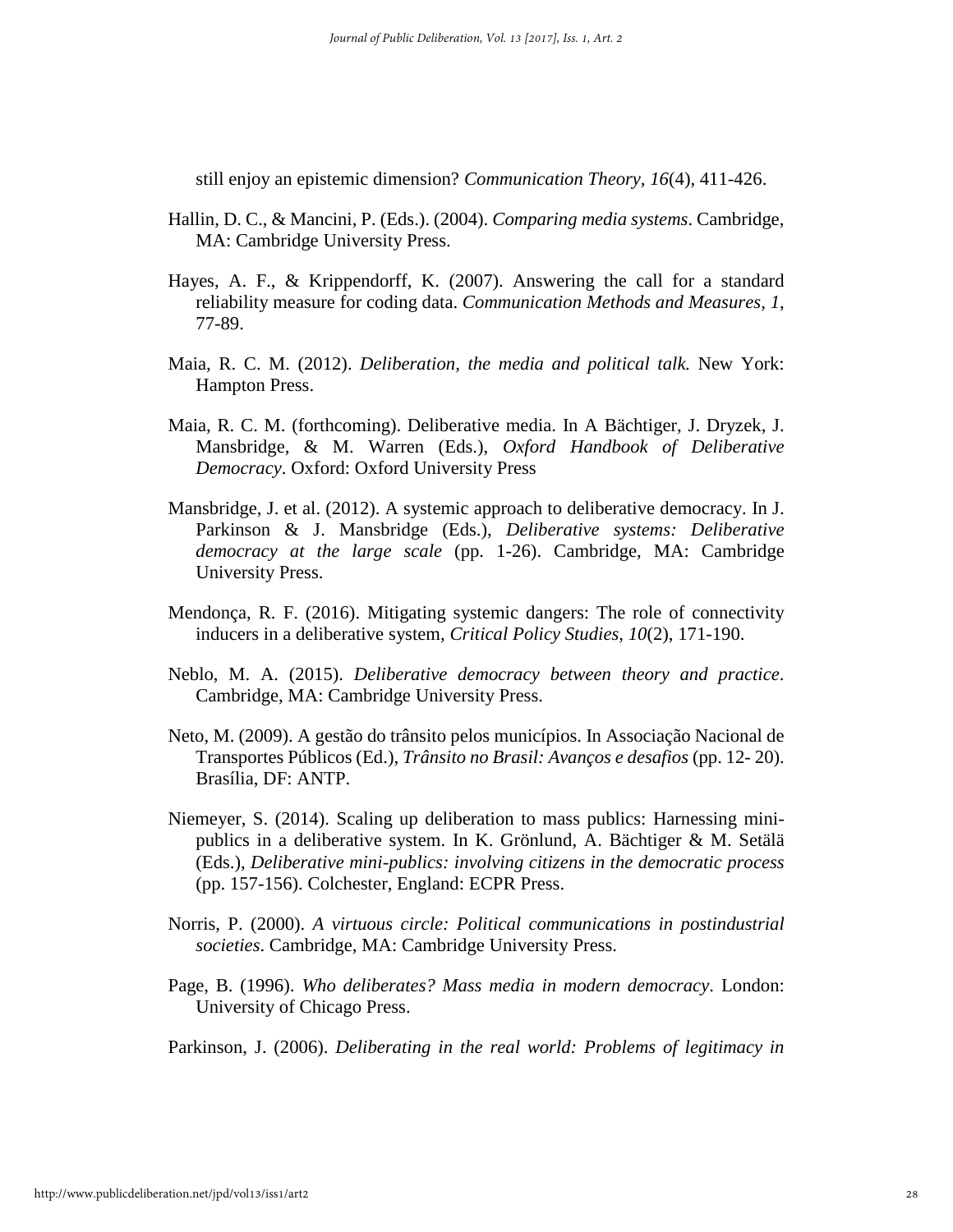*deliberative democracy*. Oxford, England: Oxford University Press.

- Parkinson, J. (2012). Democratizing deliberative systems. In J. Parkinson & J. Mansbridge (Eds.), *Deliberative systems: Deliberative democracy at the large scale* (pp. 151-172). Cambridge, MA: Cambridge University Press.
- Peters, B., Wessler, H., Ecker-Ehrhardt, M., Dereje, C., & Sindram, M. (2008). 'Red biotechnology' in media debate. In H. Wessler (Ed.), *Public deliberation and public culture* (pp. 160-184). New York: Palgrave.
- Pielke, R. A., Jr. (2007). *The Honest Broker: Making sense of science in policy and politics*. Cambridge, MA: Cambridge University Press.
- Rinke, E. M., Knobloch, K. R., Gastil, J., & Carson, L. (2013). Mediated metadeliberation: Making sense of the Australian Citizen's Parliament. In L. Carson, J. Gastil, J. Hartz-Karp & R. Lubensky (Eds.), *The Australian Citizens' Parliament and the future of deliberative democracy* (pp. 260-273). University Park, PA: Pennsylvania State University Press.
- Schudson, M. (2003). *The sociology of news*. London: W. W. Norton.
- Schudson, M. (2008). The trouble with experts and why democracies need them. In M. Schudson (Ed.), *Why democracies need an unlovable press* (pp. 491-506). Malden, MA: Polity Press.
- Stasavage, D. (2007). Polarization and publicity: Rethinking the benefits of deliberative democracy. *The Journal of Politics, 69*(1), 59-72.
- Steenbergen, M. R., Bächtiger, A., Spörndli, M., & Steiner, J. (2003). Measuring political deliberation: A discourse quality index. *Comparative European Politics, 1*, 21-48.
- Steiner, J. (2012). *The foundations of deliberative democracy: Empirical research and normative implications*. Cambridge, MA: Cambridge University Press.
- Steiner, J. (2014). Sequencing deliberative democracy to promote public openness. In S. Elstub & P. Levine (Eds.), *Deliberative democracy: Issues and cases* (pp. 149-165)*.* Edinburgh, Scotland: Edinburgh University Press.
- Steiner, J., Bächtiger, A., Spörndli, M., & Steenbergen, M. R. (2004). *Deliberative politics in action: Cross-national study of parliamentary debates*. Cambridge, MA: Cambridge University Press.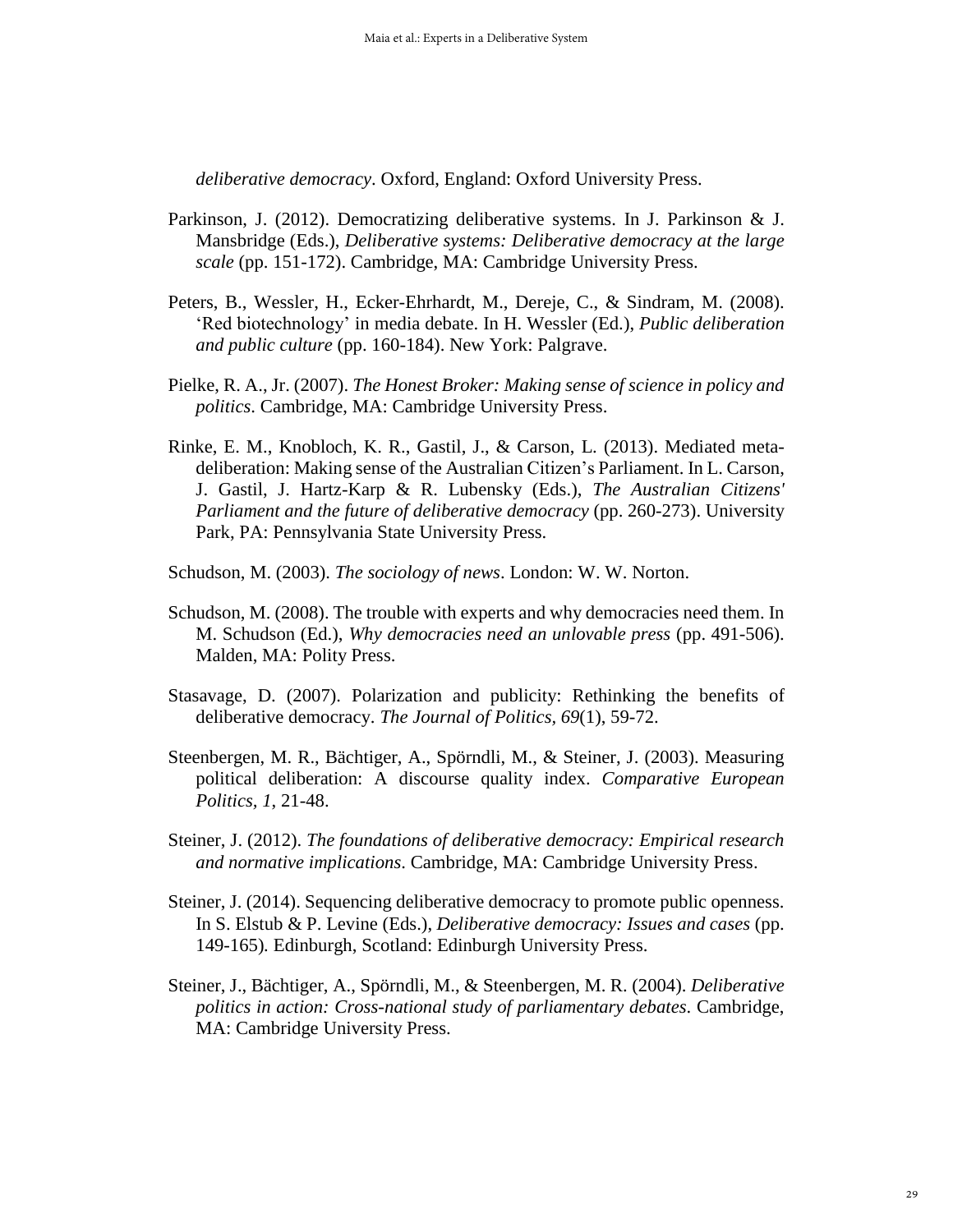- Stevenson, H., & Dryzek, J. (2014). *Democratizing Global Climate Governance*. Cambridge, England: Cambridge University Press.
- Stromer-Galley, J., Bryant, L., & Bimber, B. (2015). Context and Medium Matter: Expressing disagreements online and face-to-face in political deliberations. *Journal of Public Deliberation, 11*(1), Article 1.
- Thompson, D. F. (2008). Deliberative democratic theory and empirical political science. *Annual Review of Political Science, 11*, 497-520.
- Urbinati, N., & Warren, M. E. (2008). The concept representation in contemporary democratic theory. *The Annual Review Political Science, 11*, 387-412.
- Weiler, H. N. (1983). Legalization, expertise, and participation: Strategies of compensatory legitimation in educational policy. *Comparative Education Review, 27*, 259-277.
- Wessler, H. (2008). Investigating deliberativeness comparatively. *Political Communication, 30*, 474-494.
- Wessler, H., & Rinke, E. M. (2014). Deliberative performance of television news in three types of democracy: Insights from the United States, Germany, and Russia. *Journal of Communication, 64*, 827-851. DOI: 10.1111/jcom.12115
- Wessler, H., Peters, B., Brüggemann, M., Königslöw, K. K., & Sifft, S. (Eds.). (2008). *Transnationalization of public spheres*. New York: Palgrave Macmillan.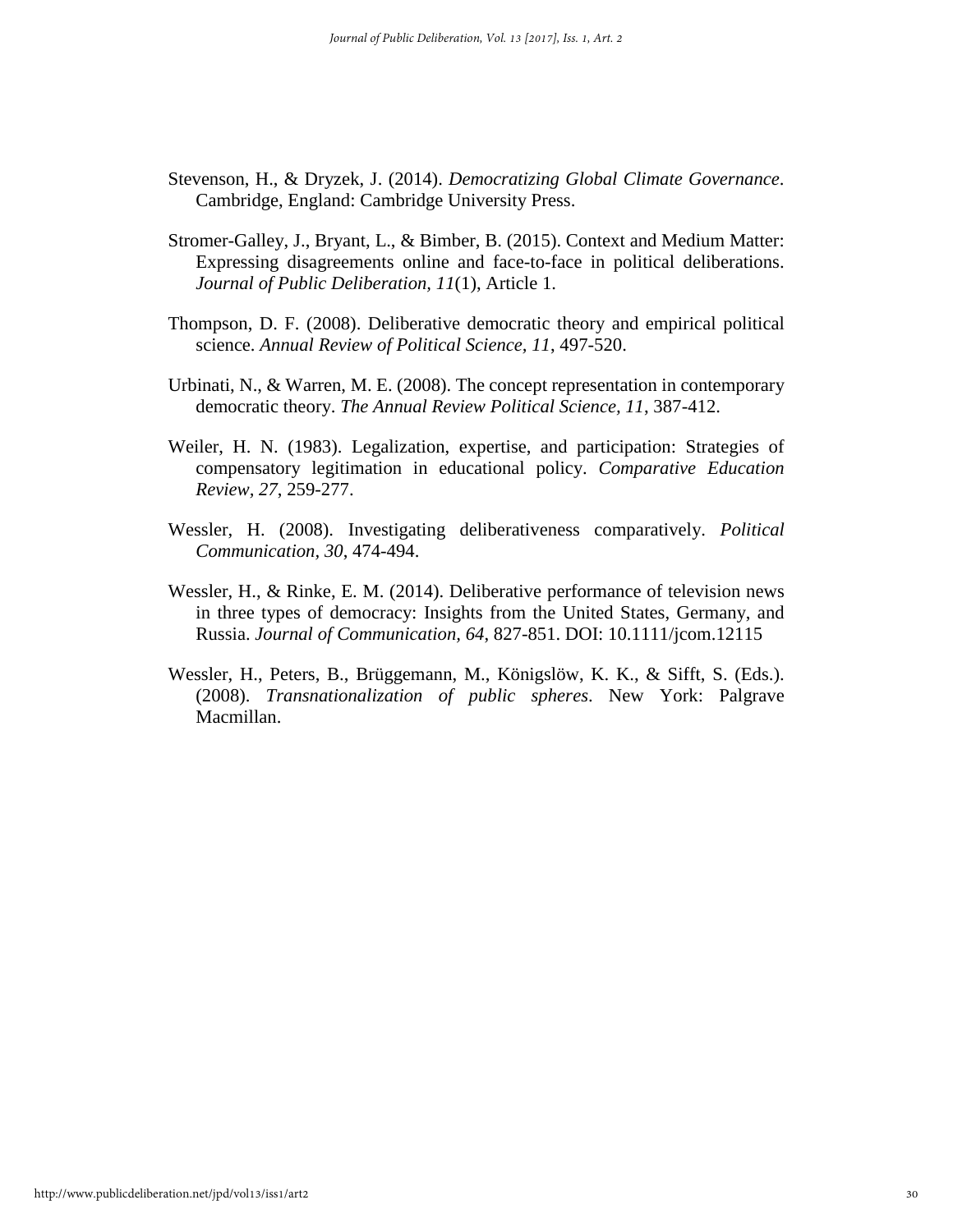#### **Appendix – Summary of Codes for the Variables**

Six variables in our codebook are designed to characterize our material. They are self-explanatory, and there is no need to discuss them in detail: *identification of the material* (1 = ALMG transcripts and 2 = newspaper material), *date*, *purpose of the ALMG public hearing*, *newspaper name* (1 = Estado de Minas, 2 = Hoje em Dia, and  $3 = O$  Tempo), *title of news piece*, and *news piece format*  $(1 = News, 2 =$ Reporting,  $3 =$  Op-ed Signed Article,  $4 =$  Editorial,  $5 =$  Signed Column,  $6 =$ Interview,  $7 = \text{Note}, 8 = \text{Front Page}, 9 = \text{Letter from Readers}, 10 = \text{None of the}$ above, and  $11 = Not possible to classify$ .

The other variables demand an explanation. They can be divided into two groups. The first one is linked to a qualitative reading of the material. They are:

*Actors:* This variable classifies speakers and different groups that participated in the debate.  $1 =$  Public Attorney's Office (attorneys general, state and county attorneys and other professionals in the legal system);  $2 =$  Expert 1 (professionals who work in transit organizations, such as *BHtrans*, whose jurisdiction is the greater state-capital metropolitan area, and *DER*, the state highway department, etc.); 3 = Expert 2 (transit experts working directly on this topic, such as university professors or consultants, albeit not linked to transit organizations);  $4 =$  Expert 3 (graduates in exact areas, such as architects, urban experts and engineers);  $5 =$ Expert 4 (graduates in humanities and social sciences, such as sociologists, anthropologists and political scientists);  $6 =$  Journalists;  $7 =$  Regional Leaders;  $8 =$ Local residents and ordinary citizens;  $9 =$  Government Institutions;  $10 =$  Others (if any).

*Positioning:* Considers the actors' judgments and reactions to the proposal of transferring the bus station to the Calafate district.  $1 =$  Against,  $2 =$  In Favor,  $3 =$ Balanced or neutral, and  $4 = Not possible to identify$ .

*Type of argument:* Examples of arguments against transferring the bus station to the Calafate district are: "No adequate technical studies of impact were carried out which might have made transferring the bus station to the Calafate region feasible" and "There is no existent physical space for the allocation of the bus station in the proposed region." Examples of arguments favoring the policy at stake are: "The Calafate bus station project is attuned to the city's Master Plan, which is thus in balance with public interest" and "The Calafate region will increase in value with the transfer of this project." The actors' speeches can be classified into more than one type of argument (minimum of one and maximum of three).

*Type of reason*: Indicates whether actors use only technical justifications in their